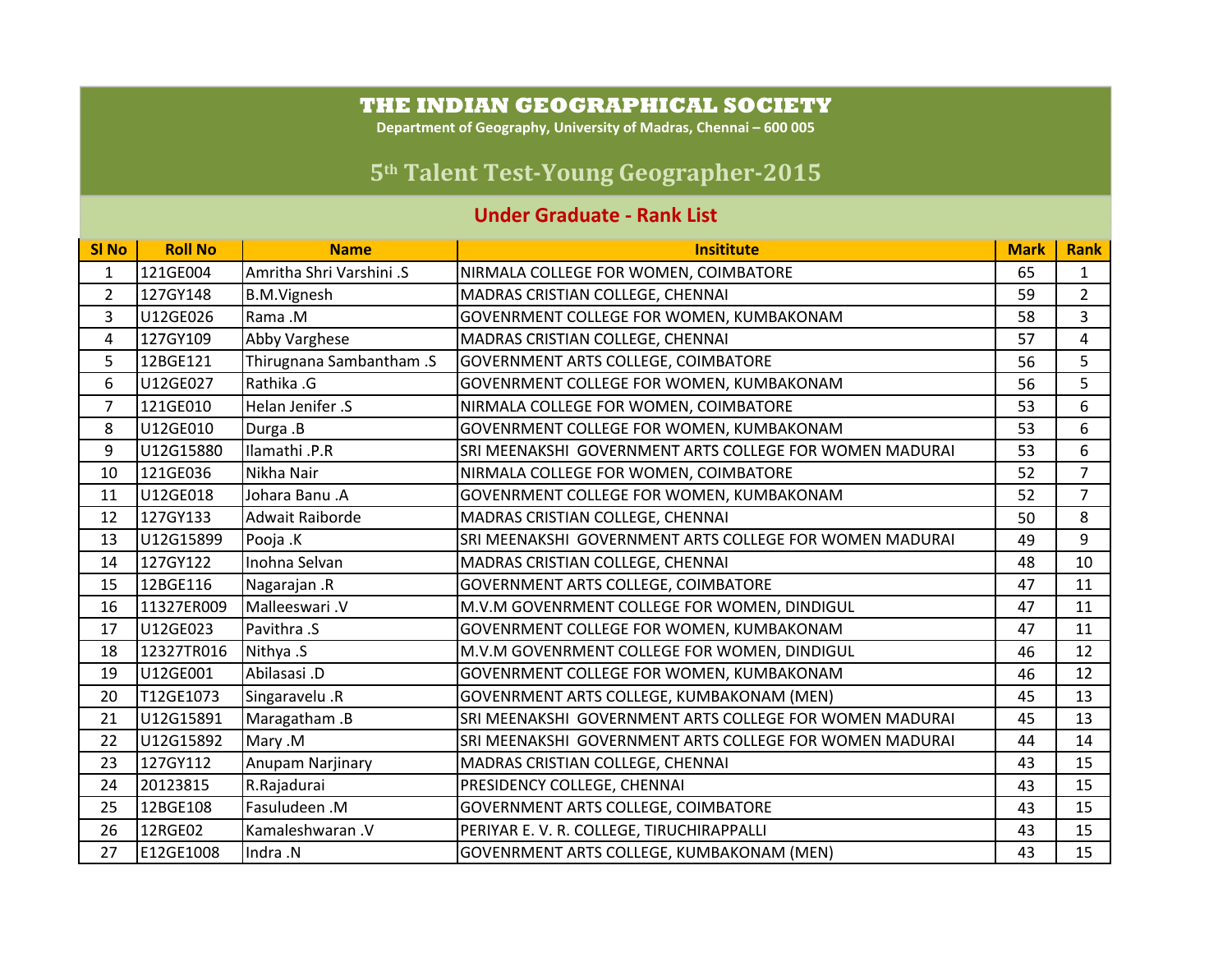| 28 | U12G15906           | Tamilselvi .G           | SRI MEENAKSHI GOVERNMENT ARTS COLLEGE FOR WOMEN MADURAI | 43 | 15 |
|----|---------------------|-------------------------|---------------------------------------------------------|----|----|
| 29 | 121GE015            | Leema Sheela .S         | NIRMALA COLLEGE FOR WOMEN, COIMBATORE                   | 42 | 16 |
| 30 | 11327ER018          | Rajee .R                | M.V.M GOVENRMENT COLLEGE FOR WOMEN, DINDIGUL            | 42 | 16 |
| 31 | 11327ER031          | Wajiha Banu .A          | M.V.M GOVENRMENT COLLEGE FOR WOMEN, DINDIGUL            | 42 | 16 |
| 32 | 120801              | Abilash jose .R.J       | <b>GOVERNMENT ARTS COLLEGE, KARUR</b>                   | 42 | 16 |
| 33 | U12GE038            | Valli .C                | GOVENRMENT COLLEGE FOR WOMEN, KUMBAKONAM                | 42 | 16 |
| 34 | U12G15905           | Syedali Fathima .B      | SRI MEENAKSHI GOVERNMENT ARTS COLLEGE FOR WOMEN MADURAI | 42 | 16 |
| 35 | U12G15907           | Thenmozhi .A            | SRI MEENAKSHI GOVERNMENT ARTS COLLEGE FOR WOMEN MADURAI | 42 | 16 |
| 36 | U12G15912           | Yuvarani.M              | SRI MEENAKSHI GOVERNMENT ARTS COLLEGE FOR WOMEN MADURAI | 42 | 16 |
| 37 | 127GY131            | Pronoy uchar            | MADRAS CRISTIAN COLLEGE, CHENNAI                        | 41 | 17 |
| 38 | 12RGE03             | Karnan.M                | PERIYAR E. V. R. COLLEGE, TIRUCHIRAPPALLI               | 41 | 17 |
| 39 | U12G15879           | Divya .B                | SRI MEENAKSHI GOVERNMENT ARTS COLLEGE FOR WOMEN MADURAI | 41 | 17 |
| 40 | 127GY106            | Serrano Santhosh Debbie | MADRAS CRISTIAN COLLEGE, CHENNAI                        | 40 | 18 |
| 41 | 12UGY114501 Alex .T |                         | GOVERNMENT ARTS COLLEGE, SALEM.                         | 40 | 18 |
| 42 | 12BGE113            | Madhusoothanan.M        | GOVERNMENT ARTS COLLEGE, COIMBATORE                     | 40 | 18 |
| 43 | 12BGE120            | Stalin .M               | GOVERNMENT ARTS COLLEGE, COIMBATORE                     | 40 | 18 |
| 44 | 1222Q0015           | Premalatha              | BHARATIYAR UNIVERSITY ARTS AND SCIENCE COLLEGE, GUDULUR | 40 | 18 |
| 45 | 12327TR030          | Sudha .P                | M.V.M GOVENRMENT COLLEGE FOR WOMEN, DINDIGUL            | 40 | 18 |
| 46 | 11327TR013          | Maheswari .M            | M.V.M GOVENRMENT COLLEGE FOR WOMEN, DINDIGUL            | 40 | 18 |
| 47 | 11327ER004          | Jeyarani.G              | M.V.M GOVENRMENT COLLEGE FOR WOMEN, DINDIGUL            | 40 | 18 |
| 48 | 11327ER029          | Vanitha .M              | M.V.M GOVENRMENT COLLEGE FOR WOMEN, DINDIGUL            | 40 | 18 |
| 49 | T12GE1049           | Balraj .G               | GOVENRMENT ARTS COLLEGE, KUMBAKONAM (MEN)               | 40 | 18 |
| 50 | U12GE012            | Durga devi .K           | GOVENRMENT COLLEGE FOR WOMEN, KUMBAKONAM                | 40 | 18 |
| 51 | U12GE022            | Nisanthi .R             | GOVENRMENT COLLEGE FOR WOMEN, KUMBAKONAM                | 40 | 18 |
| 52 | U12G15887           | Kavitha .S              | SRI MEENAKSHI GOVERNMENT ARTS COLLEGE FOR WOMEN MADURAI | 40 | 18 |
| 53 | 127GY124            | Kalsang Rabten          | MADRAS CRISTIAN COLLEGE, CHENNAI                        | 39 | 19 |
| 54 | 127GY140            | V.Shyam Sundhar         | MADRAS CRISTIAN COLLEGE, CHENNAI                        | 39 | 19 |
| 55 | 1222017             | H.Sabira Parveen        | BHARATHI WOMEN'S COLLEGE, CHENNAI                       | 39 | 19 |
| 56 | 12BGE109            | Gopalakrishnan.S        | GOVERNMENT ARTS COLLEGE, COIMBATORE                     | 39 | 19 |
| 57 | 1222Q0002           | Dhiliban                | BHARATIYAR UNIVERSITY ARTS AND SCIENCE COLLEGE, GUDULUR | 39 | 19 |
| 58 | 1222Q0012           | Kanimozhi               | BHARATIYAR UNIVERSITY ARTS AND SCIENCE COLLEGE, GUDULUR | 39 | 19 |
| 59 | U12G15897           | Pavithra .P             | SRI MEENAKSHI GOVERNMENT ARTS COLLEGE FOR WOMEN MADURAI | 39 | 19 |
| 60 | U12G15901           | Rajalakshmi .G          | SRI MEENAKSHI GOVERNMENT ARTS COLLEGE FOR WOMEN MADURAI | 39 | 19 |
| 61 | U12G15910           | Vigneshwari .A          | SRI MEENAKSHI GOVERNMENT ARTS COLLEGE FOR WOMEN MADURAI | 39 | 19 |
| 62 | U12G15942           | Sathya .B               | SRI MEENAKSHI GOVERNMENT ARTS COLLEGE FOR WOMEN MADURAI | 39 | 19 |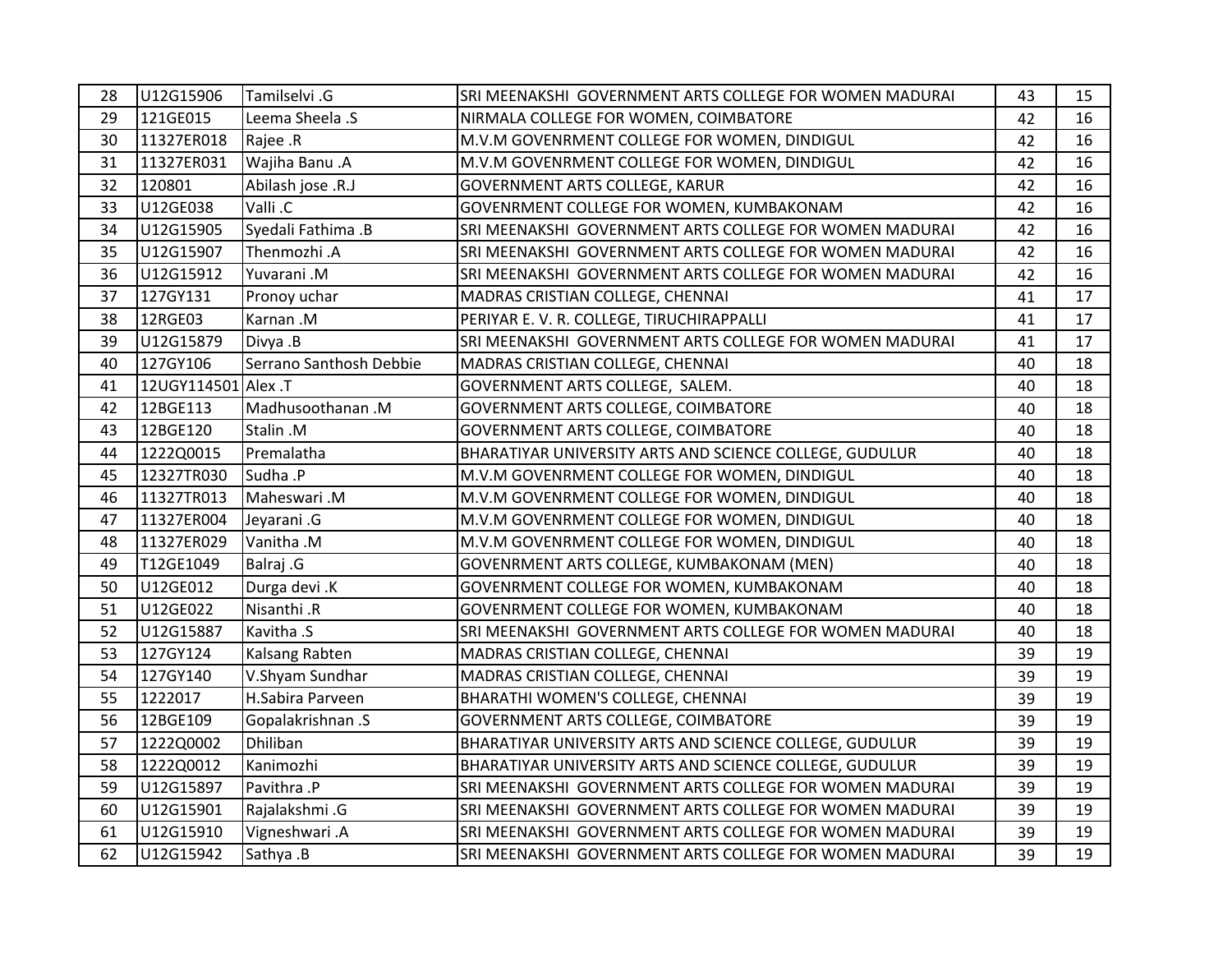| 63 | 127GY104   | S.Kavitha           | MADRAS CRISTIAN COLLEGE, CHENNAI                        | 38 | 20 |
|----|------------|---------------------|---------------------------------------------------------|----|----|
| 64 | 127GY134   | Remy Quentin        | MADRAS CRISTIAN COLLEGE, CHENNAI                        | 38 | 20 |
| 65 | 127GY137   | Saviour Uchoi       | MADRAS CRISTIAN COLLEGE, CHENNAI                        | 38 | 20 |
| 66 | 127GY145   | <b>Tenzsn Sampa</b> | MADRAS CRISTIAN COLLEGE, CHENNAI                        | 38 | 20 |
| 67 | 12BGE017   | Ponmarimuthu .A     | GOVERNMENT ARTS COLLEGE, COIMBATORE                     | 38 | 20 |
| 68 | 1222Q0019  | Rubini              | BHARATIYAR UNIVERSITY ARTS AND SCIENCE COLLEGE, GUDULUR | 38 | 20 |
| 69 | 11327ER017 | Priya .V            | M.V.M GOVENRMENT COLLEGE FOR WOMEN, DINDIGUL            | 38 | 20 |
| 70 | 11327ER026 | Tamilselvi .K       | M.V.M GOVENRMENT COLLEGE FOR WOMEN, DINDIGUL            | 38 | 20 |
| 71 | 120874     | Prabhakaran .M      | GOVERNMENT ARTS COLLEGE, KARUR                          | 38 | 20 |
| 72 | U12GE028   | Sandhiya .A         | GOVENRMENT COLLEGE FOR WOMEN, KUMBAKONAM                | 38 | 20 |
| 73 | U12G15948  | Sundharalakshmi .M  | SRI MEENAKSHI GOVERNMENT ARTS COLLEGE FOR WOMEN MADURAI | 38 | 20 |
| 74 | 1222Q0006  | Surya Prakash       | BHARATIYAR UNIVERSITY ARTS AND SCIENCE COLLEGE, GUDULUR | 37 | 21 |
| 75 | 1222Q0007  | Vallentine          | BHARATIYAR UNIVERSITY ARTS AND SCIENCE COLLEGE, GUDULUR | 37 | 21 |
| 76 | 1222Q0022  | Shyja               | BHARATIYAR UNIVERSITY ARTS AND SCIENCE COLLEGE, GUDULUR | 37 | 21 |
| 77 | 12327TR022 | Samsiya Banu .A     | M.V.M GOVENRMENT COLLEGE FOR WOMEN, DINDIGUL            | 37 | 21 |
| 78 | U12GE054   | Karthika .V         | GOVENRMENT COLLEGE FOR WOMEN, KUMBAKONAM                | 37 | 21 |
| 79 | U12G15889  | Mahalakshmi .T      | SRI MEENAKSHI GOVERNMENT ARTS COLLEGE FOR WOMEN MADURAI | 37 | 21 |
| 80 | 20123819   | G.Selvakrishnan     | PRESIDENCY COLLEGE, CHENNAI                             | 36 | 22 |
| 81 | 12BGE014   | Chinnadurai .R      | GOVERNMENT ARTS COLLEGE, COIMBATORE                     | 36 | 22 |
| 82 | 12327TR002 | Akila .A            | M.V.M GOVENRMENT COLLEGE FOR WOMEN, DINDIGUL            | 36 | 22 |
| 83 | 12327TR028 | Sophiya Devi .V     | M.V.M GOVENRMENT COLLEGE FOR WOMEN, DINDIGUL            | 36 | 22 |
| 84 | 11327ER011 | Muthumari .G        | M.V.M GOVENRMENT COLLEGE FOR WOMEN, DINDIGUL            | 36 | 22 |
| 85 | 11327ER030 | Viji Lourdu Mary .J | M.V.M GOVENRMENT COLLEGE FOR WOMEN, DINDIGUL            | 36 | 22 |
| 86 | 120852     | Anansiya .S         | GOVERNMENT ARTS COLLEGE, KARUR                          | 36 | 22 |
| 87 | 12RGT53    | Gowthamraj .G       | PERIYAR E. V. R. COLLEGE, TIRUCHIRAPPALLI               | 36 | 22 |
| 88 | T12GE1043  | Anbarasan .B        | GOVENRMENT ARTS COLLEGE, KUMBAKONAM (MEN)               | 36 | 22 |
| 89 | T12GE1054  | Gowripriya .D       | GOVENRMENT ARTS COLLEGE, KUMBAKONAM (MEN)               | 36 | 22 |
| 90 | U12GE004   | Annapoorani .A      | GOVENRMENT COLLEGE FOR WOMEN, KUMBAKONAM                | 36 | 22 |
| 91 | U12GE013   | Elakkiya .G         | GOVENRMENT COLLEGE FOR WOMEN, KUMBAKONAM                | 36 | 22 |
| 92 | U12G15894  | Muniyammal. R       | SRI MEENAKSHI GOVERNMENT ARTS COLLEGE FOR WOMEN MADURAI | 36 | 22 |
| 93 | U12G15903  | Saranyadevi .P      | SRI MEENAKSHI GOVERNMENT ARTS COLLEGE FOR WOMEN MADURAI | 36 | 22 |
| 94 | U12G15916  | Dhineshwari .V      | SRI MEENAKSHI GOVERNMENT ARTS COLLEGE FOR WOMEN MADURAI | 36 | 22 |
| 95 | 127GY119   | Eddie C.Lalremruata | MADRAS CRISTIAN COLLEGE, CHENNAI                        | 35 | 23 |
| 96 | 1222004    | S.Hanzulaauj        | BHARATHI WOMEN'S COLLEGE, CHENNAI                       | 35 | 23 |
| 97 | 20123804   | P.Balachandar       | PRESIDENCY COLLEGE, CHENNAI                             | 35 | 23 |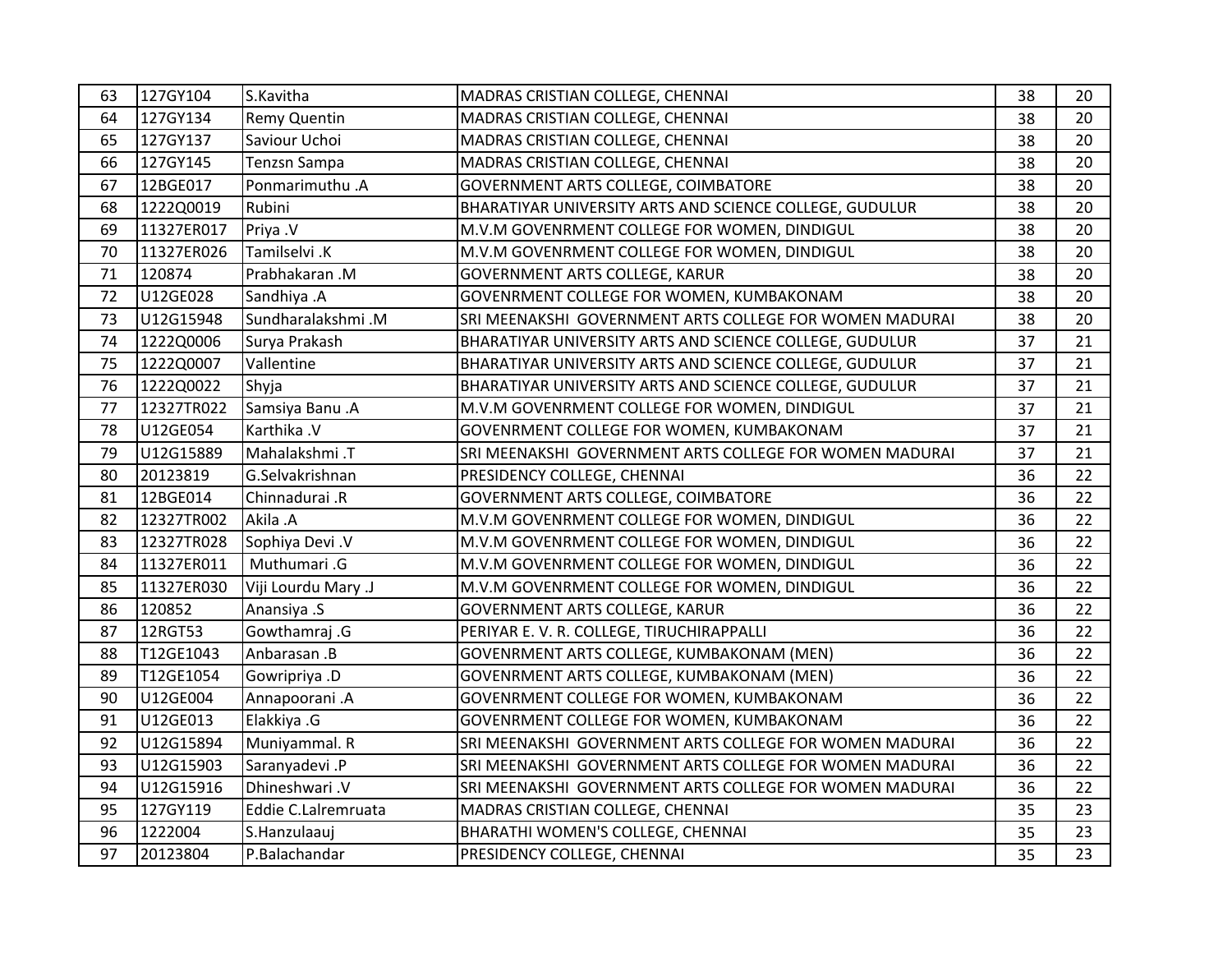| 98  | 12BGE119   | Rangaraj .C               | GOVERNMENT ARTS COLLEGE, COIMBATORE                     | 35 | 23 |
|-----|------------|---------------------------|---------------------------------------------------------|----|----|
| 99  | 1222Q0023  | Sujitha Mol               | BHARATIYAR UNIVERSITY ARTS AND SCIENCE COLLEGE, GUDULUR | 35 | 23 |
| 100 | 12327TR024 | Sangeetha .K.S            | M.V.M GOVENRMENT COLLEGE FOR WOMEN, DINDIGUL            | 35 | 23 |
| 101 | 11327ER002 | Jamuna .A                 | M.V.M GOVENRMENT COLLEGE FOR WOMEN, DINDIGUL            | 35 | 23 |
| 102 | 11327ER019 | Rajeshwari .P             | M.V.M GOVENRMENT COLLEGE FOR WOMEN, DINDIGUL            | 35 | 23 |
| 103 | 11327ER023 | Sivaranjani .M            | M.V.M GOVENRMENT COLLEGE FOR WOMEN, DINDIGUL            | 35 | 23 |
| 104 | 11327ER025 | Sridevi .R                | M.V.M GOVENRMENT COLLEGE FOR WOMEN, DINDIGUL            | 35 | 23 |
| 105 | 120827     | Suresh .V.R               | <b>GOVERNMENT ARTS COLLEGE, KARUR</b>                   | 35 | 23 |
| 106 | 120873     | Palanivel .G              | GOVERNMENT ARTS COLLEGE, KARUR                          | 35 | 23 |
| 107 | T12GE1059  | Johnmarks .V              | GOVENRMENT ARTS COLLEGE, KUMBAKONAM (MEN)               | 35 | 23 |
| 108 | U12GE042   | Amaravathi .R             | GOVENRMENT COLLEGE FOR WOMEN, KUMBAKONAM                | 35 | 23 |
| 109 | U12GE040   | Pooja Sree .S             | KUNTHAVAI NACHIYAR GOVERNMENT ARTS COLLEGE, THANJAVUR   | 35 | 23 |
| 110 | U12G15882  | Jeyakala .M               | SRI MEENAKSHI GOVERNMENT ARTS COLLEGE FOR WOMEN MADURAI | 35 | 23 |
| 111 | U12G15900  | Priyadharshini .R         | SRI MEENAKSHI GOVERNMENT ARTS COLLEGE FOR WOMEN MADURAI | 35 | 23 |
| 112 | U12G15902  | Revathi .S                | SRI MEENAKSHI GOVERNMENT ARTS COLLEGE FOR WOMEN MADURAI | 35 | 23 |
| 113 | U12G15919  | Jothilakshmi.M            | SRI MEENAKSHI GOVERNMENT ARTS COLLEGE FOR WOMEN MADURAI | 35 | 23 |
| 114 | U12G15932  | Pachaiyammal .M           | SRI MEENAKSHI GOVERNMENT ARTS COLLEGE FOR WOMEN MADURAI | 35 | 23 |
| 115 | U12G15934  | Prabaselvarani .S         | SRI MEENAKSHI GOVERNMENT ARTS COLLEGE FOR WOMEN MADURAI | 35 | 23 |
| 116 | U12G15947  | Suganya .A                | SRI MEENAKSHI GOVERNMENT ARTS COLLEGE FOR WOMEN MADURAI | 35 | 23 |
| 117 | 1222016    | R.Rekha                   | BHARATHI WOMEN'S COLLEGE, CHENNAI                       | 34 | 24 |
| 118 |            | 12UGY114506 Mathivanan .G | GOVERNMENT ARTS COLLEGE, SALEM.                         | 34 | 24 |
| 119 | 12BGE112   | Krishnagiri .S            | GOVERNMENT ARTS COLLEGE, COIMBATORE                     | 34 | 24 |
| 120 | 12BGE008   | Sudha .S                  | GOVERNMENT ARTS COLLEGE, COIMBATORE                     | 34 | 24 |
| 121 | 121GE021   | Saranya .A                | NIRMALA COLLEGE FOR WOMEN, COIMBATORE                   | 34 | 24 |
| 122 | 121GE035   | Manjula .S                | NIRMALA COLLEGE FOR WOMEN, COIMBATORE                   | 34 | 24 |
| 123 | 121GE029   | Yazhini .M                | NIRMALA COLLEGE FOR WOMEN, COIMBATORE                   | 34 | 24 |
| 124 | 1222Q0004  | Saravana Kumar            | BHARATIYAR UNIVERSITY ARTS AND SCIENCE COLLEGE, GUDULUR | 34 | 24 |
| 125 | 1222Q0011  | Jayalakshmi               | BHARATIYAR UNIVERSITY ARTS AND SCIENCE COLLEGE, GUDULUR | 34 | 24 |
| 126 | 12327TR013 | Muthu Muniyammal .V       | M.V.M GOVENRMENT COLLEGE FOR WOMEN, DINDIGUL            | 34 | 24 |
| 127 | 11327ER022 | Sarathi .s                | M.V.M GOVENRMENT COLLEGE FOR WOMEN, DINDIGUL            | 34 | 24 |
| 128 | 120819     | Santhiya .R               | GOVERNMENT ARTS COLLEGE, KARUR                          | 34 | 24 |
| 129 | 120856     | Chitra .R                 | <b>GOVERNMENT ARTS COLLEGE, KARUR</b>                   | 34 | 24 |
| 130 | 12RGT51    | Chellapandi .J            | PERIYAR E. V. R. COLLEGE, TIRUCHIRAPPALLI               | 34 | 24 |
| 131 | E12GE1023  | Rajagopalan.R             | GOVENRMENT ARTS COLLEGE, KUMBAKONAM (MEN)               | 34 | 24 |
| 132 | U12GE056   | Lakshmi .T                | GOVENRMENT COLLEGE FOR WOMEN, KUMBAKONAM                | 34 | 24 |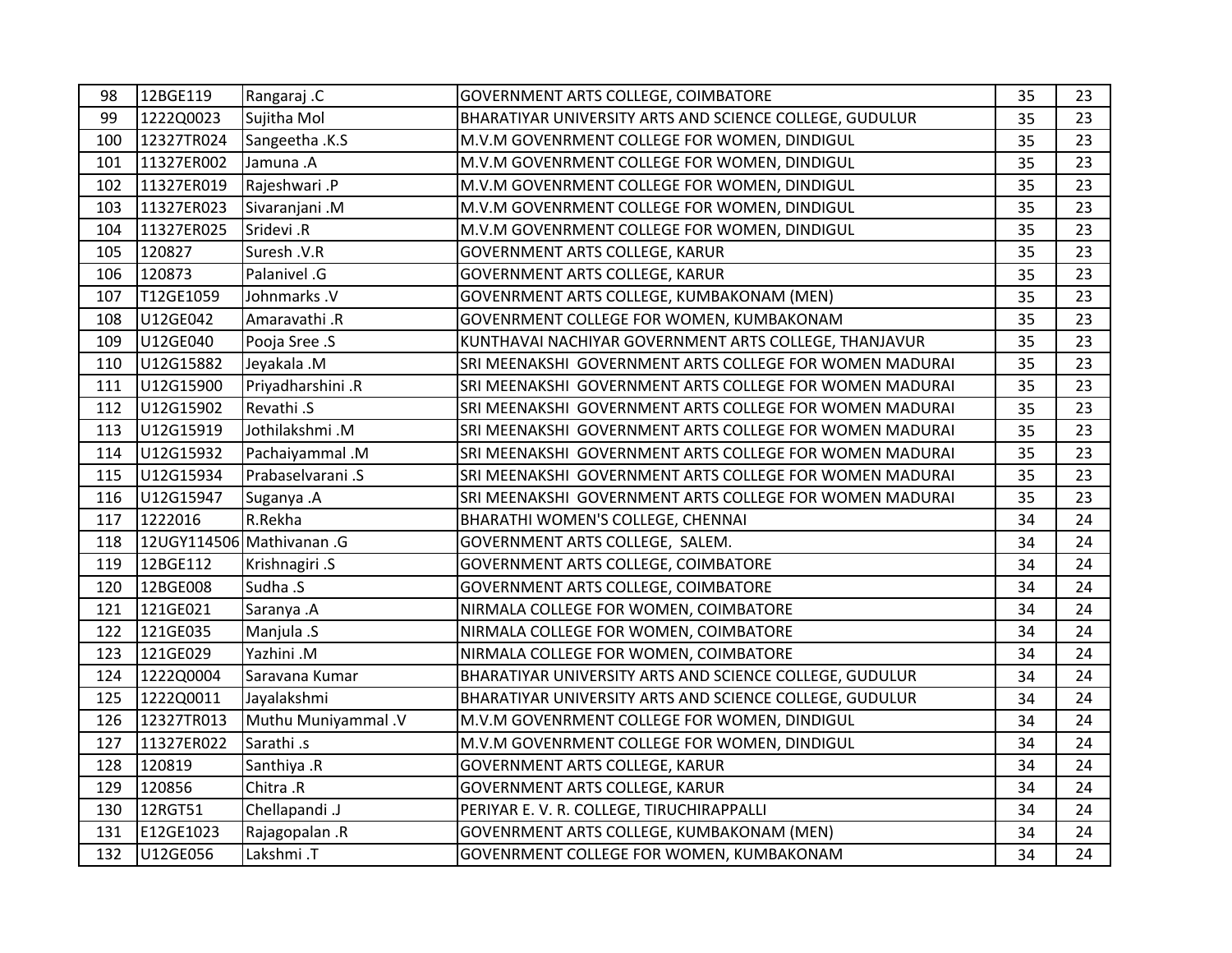| 133 | U12GE019               | Sedhurani .R                | KUNTHAVAI NACHIYAR GOVERNMENT ARTS COLLEGE, THANJAVUR   | 34 | 24 |
|-----|------------------------|-----------------------------|---------------------------------------------------------|----|----|
| 134 | U12GE024               | Thenmathi .S                | KUNTHAVAI NACHIYAR GOVERNMENT ARTS COLLEGE, THANJAVUR   | 34 | 24 |
| 135 | U12GE030               | Geethanjali .S              | KUNTHAVAI NACHIYAR GOVERNMENT ARTS COLLEGE, THANJAVUR   | 34 | 24 |
| 136 | U12GE037               | Nabila Begum .N             | KUNTHAVAI NACHIYAR GOVERNMENT ARTS COLLEGE, THANJAVUR   | 34 | 24 |
| 137 | U12G15933              | Parimala .S                 | SRI MEENAKSHI GOVERNMENT ARTS COLLEGE FOR WOMEN MADURAI | 34 | 24 |
| 138 | 127GY118               | Dorjee Gyaltsen             | MADRAS CRISTIAN COLLEGE, CHENNAI                        | 33 | 25 |
| 139 | 127GY125               | Konchok Chonsen             | MADRAS CRISTIAN COLLEGE, CHENNAI                        | 33 | 25 |
| 140 | 1221034                | S.Vaideki                   | BHARATHI WOMEN'S COLLEGE, CHENNAI                       | 33 | 25 |
| 141 | 1222029                | R.Yuvanthi                  | BHARATHI WOMEN'S COLLEGE, CHENNAI                       | 33 | 25 |
| 142 | 20123813               | M.Mogalingam                | PRESIDENCY COLLEGE, CHENNAI                             | 33 | 25 |
| 143 | 12UGY114515 Saranya .S |                             | GOVERNMENT ARTS COLLEGE, SALEM.                         | 33 | 25 |
| 144 | 1222Q0025              | Vasantha Kumari             | BHARATIYAR UNIVERSITY ARTS AND SCIENCE COLLEGE, GUDULUR | 33 | 25 |
| 145 | 12327TR009             | Hama Amutha Mary .J         | M.V.M GOVENRMENT COLLEGE FOR WOMEN, DINDIGUL            | 33 | 25 |
| 146 | 11327ER001             | Eswari .S                   | M.V.M GOVENRMENT COLLEGE FOR WOMEN, DINDIGUL            | 33 | 25 |
| 147 | 120858                 | Gobinath .S                 | GOVERNMENT ARTS COLLEGE, KARUR                          | 33 | 25 |
| 148 | 120859                 | Harish .J                   | GOVERNMENT ARTS COLLEGE, KARUR                          | 33 | 25 |
| 149 | 120879                 | Saranya .P                  | GOVERNMENT ARTS COLLEGE, KARUR                          | 33 | 25 |
| 150 | E12GE1029              | Subathiran .D               | GOVENRMENT ARTS COLLEGE, KUMBAKONAM (MEN)               | 33 | 25 |
| 151 | T12GE1048              | Balasubramaniyan .M         | GOVENRMENT ARTS COLLEGE, KUMBAKONAM (MEN)               | 33 | 25 |
| 152 | T12GE1057              | Ilakkiya .A                 | GOVENRMENT ARTS COLLEGE, KUMBAKONAM (MEN)               | 33 | 25 |
| 153 | U12GE007               | Aruna .S                    | GOVENRMENT COLLEGE FOR WOMEN, KUMBAKONAM                | 33 | 25 |
| 154 | U12GE035               | Sivaranjani .G              | GOVENRMENT COLLEGE FOR WOMEN, KUMBAKONAM                | 33 | 25 |
| 155 | U12GE047               | Deepa .A                    | GOVENRMENT COLLEGE FOR WOMEN, KUMBAKONAM                | 33 | 25 |
| 156 | U12GE062               | Meena .S                    | GOVENRMENT COLLEGE FOR WOMEN, KUMBAKONAM                | 33 | 25 |
| 157 | U12GE004               | <b>Bairavi</b> .R           | KUNTHAVAI NACHIYAR GOVERNMENT ARTS COLLEGE, THANJAVUR   | 33 | 25 |
| 158 | U12GE017               | Ranjitha .I                 | KUNTHAVAI NACHIYAR GOVERNMENT ARTS COLLEGE, THANJAVUR   | 33 | 25 |
| 159 | U12GE047               | Syed Rabiya .H              | KUNTHAVAI NACHIYAR GOVERNMENT ARTS COLLEGE, THANJAVUR   | 33 | 25 |
| 160 | U12G15904              | Sasikaladevi .S             | SRI MEENAKSHI GOVERNMENT ARTS COLLEGE FOR WOMEN MADURAI | 33 | 25 |
| 161 | U12G15918              | Indra .M                    | SRI MEENAKSHI GOVERNMENT ARTS COLLEGE FOR WOMEN MADURAI | 33 | 25 |
| 162 | 127GY102               | <b>B.Beryl</b>              | MADRAS CRISTIAN COLLEGE, CHENNAI                        | 32 | 26 |
| 163 | 127GY110               | Abhisehk Kumar Pandey       | MADRAS CRISTIAN COLLEGE, CHENNAI                        | 32 | 26 |
| 164 | 20123824               | <b>B.Ruba</b>               | PRESIDENCY COLLEGE, CHENNAI                             | 32 | 26 |
| 165 |                        | 12UGY114503 Arunpandiyan .C | GOVERNMENT ARTS COLLEGE, SALEM.                         | 32 | 26 |
| 166 | 1222Q0009              | Alphonsha George            | BHARATIYAR UNIVERSITY ARTS AND SCIENCE COLLEGE, GUDULUR | 32 | 26 |
| 167 | 1222Q0016              | Priya                       | BHARATIYAR UNIVERSITY ARTS AND SCIENCE COLLEGE, GUDULUR | 32 | 26 |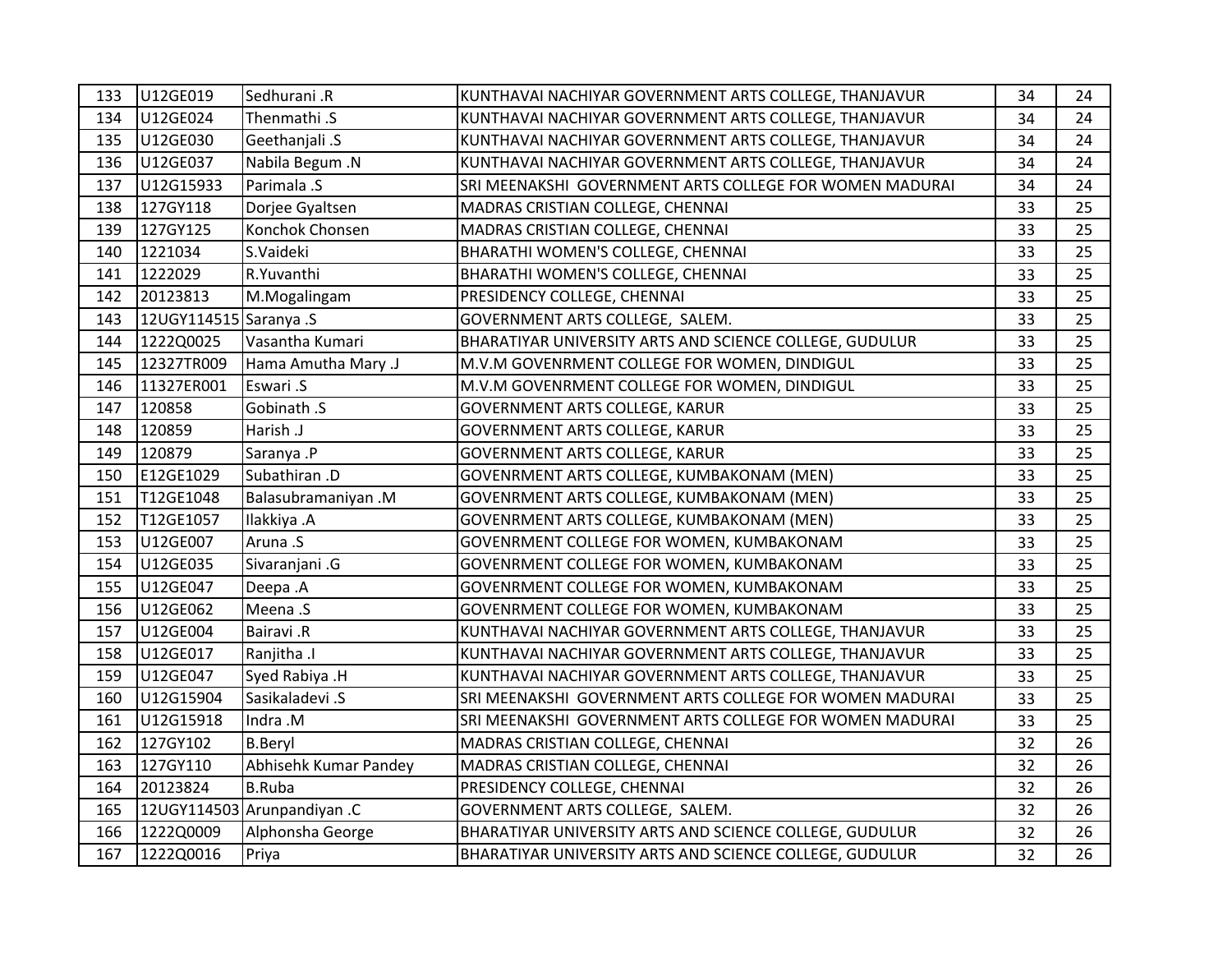| 168 | 1222Q0024  | Uma                  | BHARATIYAR UNIVERSITY ARTS AND SCIENCE COLLEGE, GUDULUR | 32 | 26 |
|-----|------------|----------------------|---------------------------------------------------------|----|----|
| 169 | 12327TR014 | Naga Sudha .P        | M.V.M GOVENRMENT COLLEGE FOR WOMEN, DINDIGUL            | 32 | 26 |
| 170 | 11327ER010 | Murugammal .M        | M.V.M GOVENRMENT COLLEGE FOR WOMEN, DINDIGUL            | 32 | 26 |
| 171 | 120803     | Arun kumar .R        | <b>GOVERNMENT ARTS COLLEGE, KARUR</b>                   | 32 | 26 |
| 172 | 120806     | Mageshkumar.K        | GOVERNMENT ARTS COLLEGE, KARUR                          | 32 | 26 |
| 173 | E12GE1005  | Anusuya .A           | GOVENRMENT ARTS COLLEGE, KUMBAKONAM (MEN)               | 32 | 26 |
| 174 | E12GE1011  | Kirithipoo .U        | GOVENRMENT ARTS COLLEGE, KUMBAKONAM (MEN)               | 32 | 26 |
| 175 | T12GE1046  | Arputhababuraj.A     | GOVENRMENT ARTS COLLEGE, KUMBAKONAM (MEN)               | 32 | 26 |
| 176 | T12GE1055  | Gunaseelan .A        | GOVENRMENT ARTS COLLEGE, KUMBAKONAM (MEN)               | 32 | 26 |
| 177 | T12GE1065  | Parthasarathy .M     | GOVENRMENT ARTS COLLEGE, KUMBAKONAM (MEN)               | 32 | 26 |
| 178 | T12GE1068  | Rajesh .J            | GOVENRMENT ARTS COLLEGE, KUMBAKONAM (MEN)               | 32 | 26 |
| 179 | U12GE033   | Shanthi .V           | GOVENRMENT COLLEGE FOR WOMEN, KUMBAKONAM                | 32 | 26 |
| 180 | U12GE045   | Buvaneshwari.M       | GOVENRMENT COLLEGE FOR WOMEN, KUMBAKONAM                | 32 | 26 |
| 181 | U12GE061   | Meena .R             | GOVENRMENT COLLEGE FOR WOMEN, KUMBAKONAM                | 32 | 26 |
| 182 | U12GE087   | Usha .P              | GOVENRMENT COLLEGE FOR WOMEN, KUMBAKONAM                | 32 | 26 |
| 183 | U12GE088   | Vidhya .R            | GOVENRMENT COLLEGE FOR WOMEN, KUMBAKONAM                | 32 | 26 |
| 184 | U12G15896  | Parameshwari.M       | SRI MEENAKSHI GOVERNMENT ARTS COLLEGE FOR WOMEN MADURAI | 32 | 26 |
| 185 | 12BGE104   | Suganya .A           | GOVERNMENT ARTS COLLEGE, COIMBATORE                     | 31 | 27 |
| 186 | 12BGE103   | Priyanka .M          | GOVERNMENT ARTS COLLEGE, COIMBATORE                     | 31 | 27 |
| 187 | 1122Q0034  | Gayathri             | BHARATIYAR UNIVERSITY ARTS AND SCIENCE COLLEGE, GUDULUR | 31 | 27 |
| 188 | 12327TR020 | Prema .T             | M.V.M GOVENRMENT COLLEGE FOR WOMEN, DINDIGUL            | 31 | 27 |
| 189 | 12327TR027 | Sheeba Evanchalin .T | M.V.M GOVENRMENT COLLEGE FOR WOMEN, DINDIGUL            | 31 | 27 |
| 190 | 11327TR007 | Josephine Nithya .M  | M.V.M GOVENRMENT COLLEGE FOR WOMEN, DINDIGUL            | 31 | 27 |
| 191 | 11327ER008 | Logeswary .P         | M.V.M GOVENRMENT COLLEGE FOR WOMEN, DINDIGUL            | 31 | 27 |
| 192 | 120810     | Nandhini.P           | <b>GOVERNMENT ARTS COLLEGE, KARUR</b>                   | 31 | 27 |
| 193 | 120815     | Ramya.C              | <b>GOVERNMENT ARTS COLLEGE, KARUR</b>                   | 31 | 27 |
| 194 | 120855     | Bhuvaneshwari.S      | <b>GOVERNMENT ARTS COLLEGE, KARUR</b>                   | 31 | 27 |
| 195 | 12RGT60    | Sivasuriyan .R       | PERIYAR E. V. R. COLLEGE, TIRUCHIRAPPALLI               | 31 | 27 |
| 196 | E12GE1001  | Adithya .J           | GOVENRMENT ARTS COLLEGE, KUMBAKONAM (MEN)               | 31 | 27 |
| 197 | E12GE1004  | Anitha .G            | GOVENRMENT ARTS COLLEGE, KUMBAKONAM (MEN)               | 31 | 27 |
| 198 | E12GE1014  | Manikandan .R        | GOVENRMENT ARTS COLLEGE, KUMBAKONAM (MEN)               | 31 | 27 |
| 199 | E12GE1018  | Mathiyarasan .M      | GOVENRMENT ARTS COLLEGE, KUMBAKONAM (MEN)               | 31 | 27 |
| 200 | E12GE1019  | Muthukumaran .V      | GOVENRMENT ARTS COLLEGE, KUMBAKONAM (MEN)               | 31 | 27 |
| 201 | E12GE1028  | Sridhar .D           | GOVENRMENT ARTS COLLEGE, KUMBAKONAM (MEN)               | 31 | 27 |
| 202 | T12GE1042  | Amarnath .A          | GOVENRMENT ARTS COLLEGE, KUMBAKONAM (MEN)               | 31 | 27 |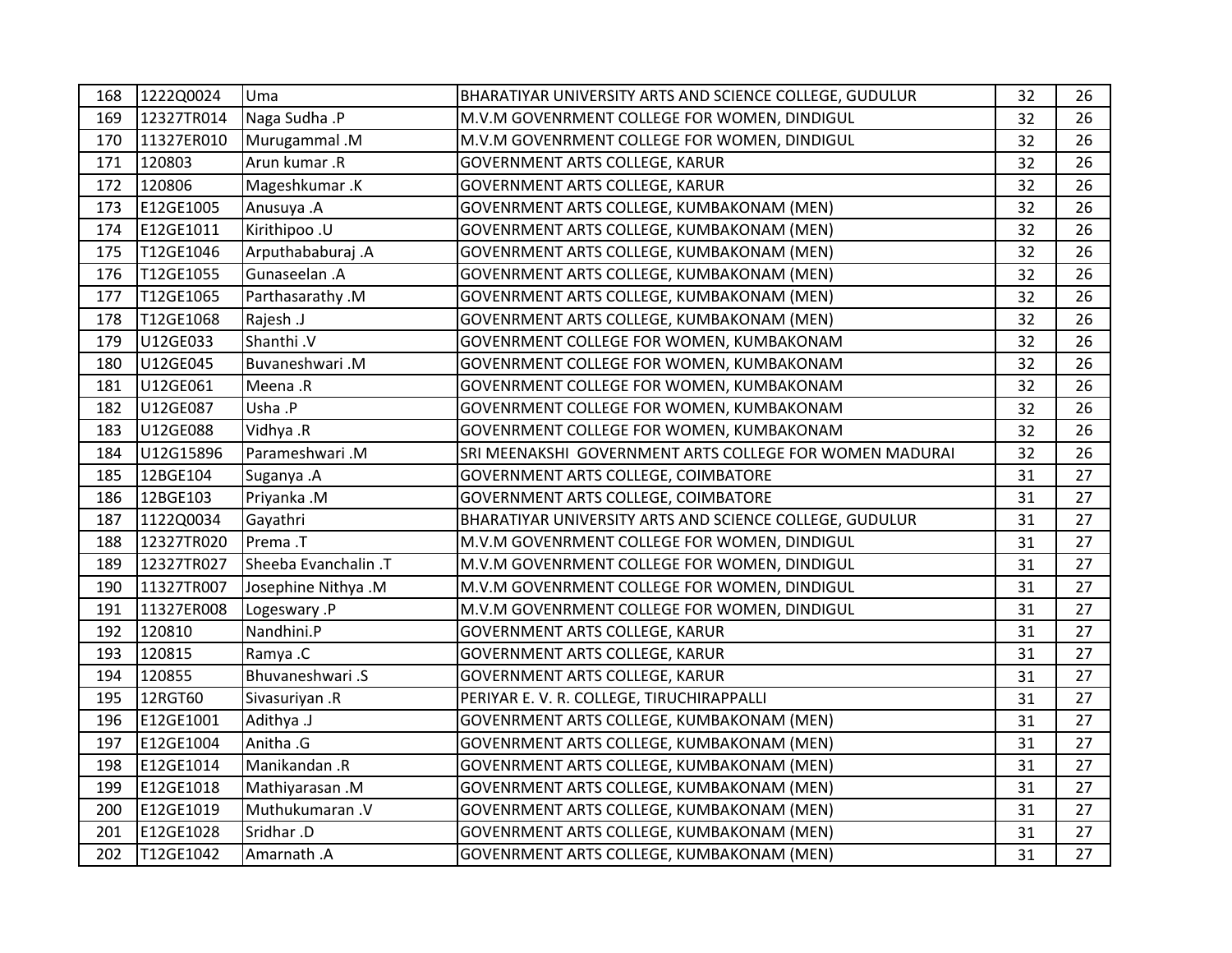| 203 | T12GE1047            | Bakkiya .V        | GOVENRMENT ARTS COLLEGE, KUMBAKONAM (MEN)               | 31 | 27 |
|-----|----------------------|-------------------|---------------------------------------------------------|----|----|
| 204 | U12GE002             | Anitha .K         | GOVENRMENT COLLEGE FOR WOMEN, KUMBAKONAM                | 31 | 27 |
| 205 | U12GE006             | Arivoli .R        | GOVENRMENT COLLEGE FOR WOMEN, KUMBAKONAM                | 31 | 27 |
| 206 | U12GE041             | Abinaya .M        | GOVENRMENT COLLEGE FOR WOMEN, KUMBAKONAM                | 31 | 27 |
| 207 | U12GE041             | Praveena .G       | KUNTHAVAI NACHIYAR GOVERNMENT ARTS COLLEGE, THANJAVUR   | 31 | 27 |
| 208 | 12UGE1004            | Manikandan .A     | ARIGNAR ANNA GOVERNMENT ARTS COLLEGE, NAMAKKAL          | 31 | 27 |
| 209 | U12G15874            | Abinaya .M        | SRI MEENAKSHI GOVERNMENT ARTS COLLEGE FOR WOMEN MADURAI | 31 | 27 |
| 210 | U12G15913            | Amsavalli .S      | SRI MEENAKSHI GOVERNMENT ARTS COLLEGE FOR WOMEN MADURAI | 31 | 27 |
| 211 | U12G15926            | Meenakshi.C       | SRI MEENAKSHI GOVERNMENT ARTS COLLEGE FOR WOMEN MADURAI | 31 | 27 |
| 212 | U12G15938            | Ranjitha .M       | SRI MEENAKSHI GOVERNMENT ARTS COLLEGE FOR WOMEN MADURAI | 31 | 27 |
| 213 | 1221004              | V.Girija          | BHARATHI WOMEN'S COLLEGE, CHENNAI                       | 30 | 28 |
| 214 | 1222009              | S.Nithiya         | BHARATHI WOMEN'S COLLEGE, CHENNAI                       | 30 | 28 |
| 215 | 1222030              | S.Kanimozhi       | BHARATHI WOMEN'S COLLEGE, CHENNAI                       | 30 | 28 |
| 216 | 1222033              | <b>B.Jothi</b>    | BHARATHI WOMEN'S COLLEGE, CHENNAI                       | 30 | 28 |
| 217 | 20123814             | K.Palselvan       | PRESIDENCY COLLEGE, CHENNAI                             | 30 | 28 |
| 218 | 12UGY114514 Ramya .G |                   | GOVERNMENT ARTS COLLEGE, SALEM.                         | 30 | 28 |
| 219 | 12BGE123             | Velmanikandan.P   | GOVERNMENT ARTS COLLEGE, COIMBATORE                     | 30 | 28 |
| 220 | 12BGE009             | Sulfath .S        | GOVERNMENT ARTS COLLEGE, COIMBATORE                     | 30 | 28 |
| 221 | 1222Q0005            | Sribin            | BHARATIYAR UNIVERSITY ARTS AND SCIENCE COLLEGE, GUDULUR | 30 | 28 |
| 222 | 12327TR001           | Abirami .S        | M.V.M GOVENRMENT COLLEGE FOR WOMEN, DINDIGUL            | 30 | 28 |
| 223 | 12327TR019           | Ponvijaya .R      | M.V.M GOVENRMENT COLLEGE FOR WOMEN, DINDIGUL            | 30 | 28 |
| 224 | 12327TR021           | Rooba Mathi .V    | M.V.M GOVENRMENT COLLEGE FOR WOMEN, DINDIGUL            | 30 | 28 |
| 225 | 12327TR029           | Sridevi .M        | M.V.M GOVENRMENT COLLEGE FOR WOMEN, DINDIGUL            | 30 | 28 |
| 226 | 120816               | Revathi.P         | <b>GOVERNMENT ARTS COLLEGE, KARUR</b>                   | 30 | 28 |
| 227 | 120865               | Mahalakshmi .K    | <b>GOVERNMENT ARTS COLLEGE, KARUR</b>                   | 30 | 28 |
| 228 | 12RGT62              | Kiruthiha .G      | PERIYAR E. V. R. COLLEGE, TIRUCHIRAPPALLI               | 30 | 28 |
| 229 | 12RGT63              | Kiruthiha .A      | PERIYAR E. V. R. COLLEGE, TIRUCHIRAPPALLI               | 30 | 28 |
| 230 | E12GE1015            | Mathavan .M       | GOVENRMENT ARTS COLLEGE, KUMBAKONAM (MEN)               | 30 | 28 |
| 231 | U12GE008             | Boomidevi .B      | GOVENRMENT COLLEGE FOR WOMEN, KUMBAKONAM                | 30 | 28 |
| 232 | U12GE015             | Gayathri .S       | GOVENRMENT COLLEGE FOR WOMEN, KUMBAKONAM                | 30 | 28 |
| 233 | U12GE021             | Muthamizhselvi .M | GOVENRMENT COLLEGE FOR WOMEN, KUMBAKONAM                | 30 | 28 |
| 234 | U12GE039             | Vijayarani. V     | GOVENRMENT COLLEGE FOR WOMEN, KUMBAKONAM                | 30 | 28 |
| 235 | U12GE069             | Priya .R          | GOVENRMENT COLLEGE FOR WOMEN, KUMBAKONAM                | 30 | 28 |
| 236 | U12GE007             | Geetha .G         | KUNTHAVAI NACHIYAR GOVERNMENT ARTS COLLEGE, THANJAVUR   | 30 | 28 |
| 237 | U12GE026             | Arunadevi .P      | KUNTHAVAI NACHIYAR GOVERNMENT ARTS COLLEGE, THANJAVUR   | 30 | 28 |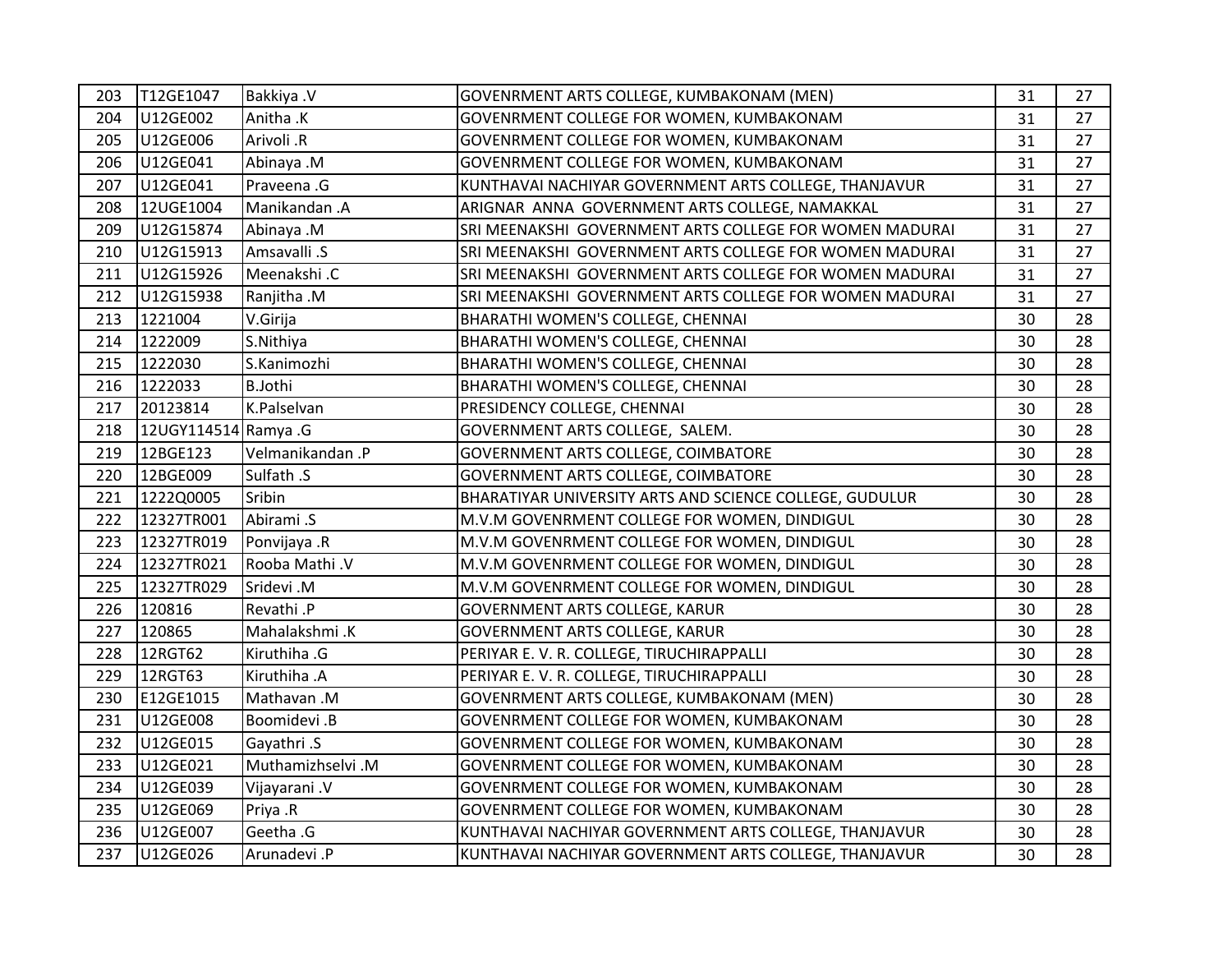| 238 | U12GE031   | Jayalakshmi.M     | KUNTHAVAI NACHIYAR GOVERNMENT ARTS COLLEGE, THANJAVUR   | 30 | 28 |
|-----|------------|-------------------|---------------------------------------------------------|----|----|
| 239 | U12G15927  | Muniswari .S      | SRI MEENAKSHI GOVERNMENT ARTS COLLEGE FOR WOMEN MADURAI | 30 | 28 |
| 240 | U12G15936  | Rajalakshmi .P    | SRI MEENAKSHI GOVERNMENT ARTS COLLEGE FOR WOMEN MADURAI | 30 | 28 |
| 241 | U12G15939  | Sangarammal .R    | SRI MEENAKSHI GOVERNMENT ARTS COLLEGE FOR WOMEN MADURAI | 30 | 28 |
| 242 | U12G15945  | Shenbagavalli .S  | SRI MEENAKSHI GOVERNMENT ARTS COLLEGE FOR WOMEN MADURAI | 30 | 28 |
| 243 | 1221008    | G.Hemalatha       | BHARATHI WOMEN'S COLLEGE, CHENNAI                       | 29 | 29 |
| 244 | 1221013    | K.Kumari          | BHARATHI WOMEN'S COLLEGE, CHENNAI                       | 29 | 29 |
| 245 | 1221029    | G.Sasikala        | BHARATHI WOMEN'S COLLEGE, CHENNAI                       | 29 | 29 |
| 246 | 1221035    | S.Vaidhegi        | BHARATHI WOMEN'S COLLEGE, CHENNAI                       | 29 | 29 |
| 247 | 1222034    | R.Nirmala         | BHARATHI WOMEN'S COLLEGE, CHENNAI                       | 29 | 29 |
| 248 | 12BGE102   | Meena .R          | GOVERNMENT ARTS COLLEGE, COIMBATORE                     | 29 | 29 |
| 249 | 1222Q0001  | Deepan            | BHARATIYAR UNIVERSITY ARTS AND SCIENCE COLLEGE, GUDULUR | 29 | 29 |
| 250 | 1222Q0008  | Vijay             | BHARATIYAR UNIVERSITY ARTS AND SCIENCE COLLEGE, GUDULUR | 29 | 29 |
| 251 | 1222Q0020  | Sasitha           | BHARATIYAR UNIVERSITY ARTS AND SCIENCE COLLEGE, GUDULUR | 29 | 29 |
| 252 | 12327TR005 | Banu Priya. D     | M.V.M GOVENRMENT COLLEGE FOR WOMEN, DINDIGUL            | 29 | 29 |
| 253 | 12327TR017 | Nithya .V         | M.V.M GOVENRMENT COLLEGE FOR WOMEN, DINDIGUL            | 29 | 29 |
| 254 | 120804     | Dhivya .N         | <b>GOVERNMENT ARTS COLLEGE, KARUR</b>                   | 29 | 29 |
| 255 | 120853     | Anbazhagan .K     | <b>GOVERNMENT ARTS COLLEGE, KARUR</b>                   | 29 | 29 |
| 256 | 12RGT55    | Kattu Raja .M     | PERIYAR E. V. R. COLLEGE, TIRUCHIRAPPALLI               | 29 | 29 |
| 257 | 12RGT65    | Parameswari.P     | PERIYAR E. V. R. COLLEGE, TIRUCHIRAPPALLI               | 29 | 29 |
| 258 | 12RGE05    | Kodeeswaran.P     | PERIYAR E. V. R. COLLEGE, TIRUCHIRAPPALLI               | 29 | 29 |
| 259 | E12GE1013  | Maheswaran.N      | GOVENRMENT ARTS COLLEGE, KUMBAKONAM (MEN)               | 29 | 29 |
| 260 | E12GE1017  | Mathayi .T        | GOVENRMENT ARTS COLLEGE, KUMBAKONAM (MEN)               | 29 | 29 |
| 261 | E12GE1030  | Suganya .P        | GOVENRMENT ARTS COLLEGE, KUMBAKONAM (MEN)               | 29 | 29 |
| 262 | T12GE1060  | Karthika .V       | GOVENRMENT ARTS COLLEGE, KUMBAKONAM (MEN)               | 29 | 29 |
| 263 | U12GE044   | Aswini .T         | GOVENRMENT COLLEGE FOR WOMEN, KUMBAKONAM                | 29 | 29 |
| 264 | U12GE049   | Dhanasukodi .A    | GOVENRMENT COLLEGE FOR WOMEN, KUMBAKONAM                | 29 | 29 |
| 265 | U12GE055   | Kiruba .V         | GOVENRMENT COLLEGE FOR WOMEN, KUMBAKONAM                | 29 | 29 |
| 266 | U12GE060   | Meena .K          | GOVENRMENT COLLEGE FOR WOMEN, KUMBAKONAM                | 29 | 29 |
| 267 | U12GE001   | Abirami.S         | KUNTHAVAI NACHIYAR GOVERNMENT ARTS COLLEGE, THANJAVUR   | 29 | 29 |
| 268 | U12GE018   | Sathiya .S        | KUNTHAVAI NACHIYAR GOVERNMENT ARTS COLLEGE, THANJAVUR   | 29 | 29 |
| 269 | 12UGE1006  | Pazhanivel .M     | ARIGNAR ANNA GOVERNMENT ARTS COLLEGE, NAMAKKAL          | 29 | 29 |
| 270 | U12G15895  | Nirmala .M        | SRI MEENAKSHI GOVERNMENT ARTS COLLEGE FOR WOMEN MADURAI | 29 | 29 |
| 271 | U12G15940  | Santhanalakshmi.R | SRI MEENAKSHI GOVERNMENT ARTS COLLEGE FOR WOMEN MADURAI | 29 | 29 |
| 272 | U12G15950  | Udhaya Kumari .V  | SRI MEENAKSHI GOVERNMENT ARTS COLLEGE FOR WOMEN MADURAI | 29 | 29 |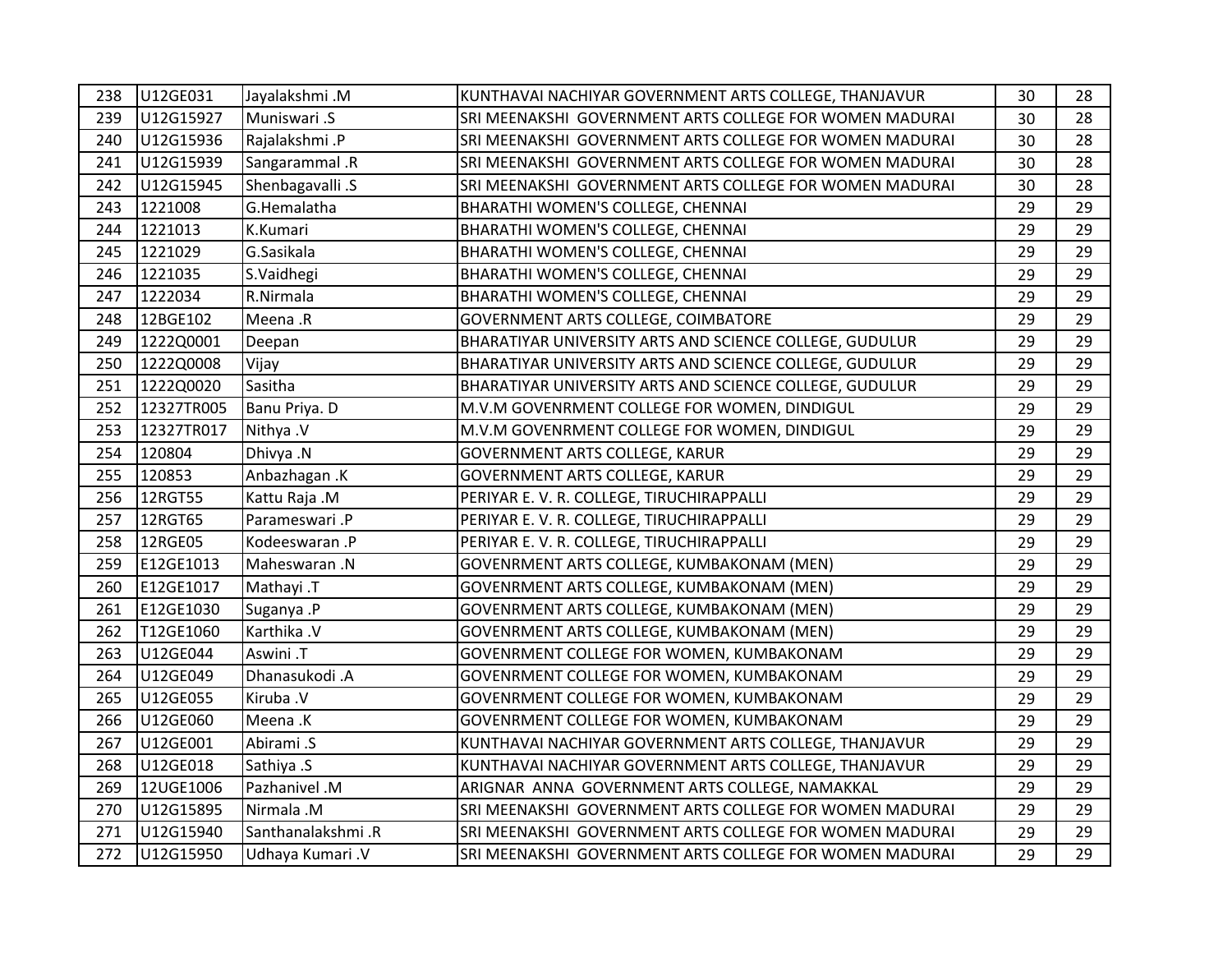| 273 | 127GY135                   | Reuben Lalruatfela   | MADRAS CRISTIAN COLLEGE, CHENNAI                        | 28 | 30 |
|-----|----------------------------|----------------------|---------------------------------------------------------|----|----|
| 274 | 1222001                    | J.Banupriya          | BHARATHI WOMEN'S COLLEGE, CHENNAI                       | 28 | 30 |
| 275 | 1222003                    | G.B.Gethanjali       | BHARATHI WOMEN'S COLLEGE, CHENNAI                       | 28 | 30 |
| 276 | 12UGY114509 Soundar Raj .S |                      | GOVERNMENT ARTS COLLEGE, SALEM.                         | 28 | 30 |
| 277 | 121GE007                   | Divya .R             | NIRMALA COLLEGE FOR WOMEN, COIMBATORE                   | 28 | 30 |
| 278 | 121GE027                   | Vinitha .M           | NIRMALA COLLEGE FOR WOMEN, COIMBATORE                   | 28 | 30 |
| 279 | 1222Q0013                  | Mahadevi             | BHARATIYAR UNIVERSITY ARTS AND SCIENCE COLLEGE, GUDULUR | 28 | 30 |
| 280 | 12327TR007                 | Devika .M            | M.V.M GOVENRMENT COLLEGE FOR WOMEN, DINDIGUL            | 28 | 30 |
| 281 | 12327TR025                 | Saranya .K           | M.V.M GOVENRMENT COLLEGE FOR WOMEN, DINDIGUL            | 28 | 30 |
| 282 | 120861                     | Kalaiselvi .M        | <b>GOVERNMENT ARTS COLLEGE, KARUR</b>                   | 28 | 30 |
| 283 | 120866                     | Manikandan .P        | <b>GOVERNMENT ARTS COLLEGE, KARUR</b>                   | 28 | 30 |
| 284 | 120868                     | Menaka .M            | <b>GOVERNMENT ARTS COLLEGE, KARUR</b>                   | 28 | 30 |
| 285 | 12RGT61                    | Chithra .S           | PERIYAR E. V. R. COLLEGE, TIRUCHIRAPPALLI               | 28 | 30 |
| 286 | 12RGE07                    | Vikramathithan .K    | PERIYAR E. V. R. COLLEGE, TIRUCHIRAPPALLI               | 28 | 30 |
| 287 | E12GE1002                  | Ahila .N             | GOVENRMENT ARTS COLLEGE, KUMBAKONAM (MEN)               | 28 | 30 |
| 288 | E12GE1003                  | Ananthi .A           | GOVENRMENT ARTS COLLEGE, KUMBAKONAM (MEN)               | 28 | 30 |
| 289 | T12GE1061                  | Kowsalya .G          | GOVENRMENT ARTS COLLEGE, KUMBAKONAM (MEN)               | 28 | 30 |
| 290 | U11GE028                   | Sumathi .K           | GOVENRMENT COLLEGE FOR WOMEN, KUMBAKONAM                | 28 | 30 |
| 291 | U12GE034                   | Sindhamani .K        | GOVENRMENT COLLEGE FOR WOMEN, KUMBAKONAM                | 28 | 30 |
| 292 | U12GE036                   | Suba .M              | GOVENRMENT COLLEGE FOR WOMEN, KUMBAKONAM                | 28 | 30 |
| 293 | U12GE037                   | Umadevi .R           | GOVENRMENT COLLEGE FOR WOMEN, KUMBAKONAM                | 28 | 30 |
| 294 | U12GE043                   | Anburoja .S          | GOVENRMENT COLLEGE FOR WOMEN, KUMBAKONAM                | 28 | 30 |
| 295 | U12GE050                   | Dhivya .V            | GOVENRMENT COLLEGE FOR WOMEN, KUMBAKONAM                | 28 | 30 |
| 296 | U12GE074                   | Rajalakshmi .R       | GOVENRMENT COLLEGE FOR WOMEN, KUMBAKONAM                | 28 | 30 |
| 297 | U12GE075                   | Rajeswari .M         | GOVENRMENT COLLEGE FOR WOMEN, KUMBAKONAM                | 28 | 30 |
| 298 | U12GE084                   | Suganthi.M           | GOVENRMENT COLLEGE FOR WOMEN, KUMBAKONAM                | 28 | 30 |
| 299 | U12GE045                   | Sasikala .P          | KUNTHAVAI NACHIYAR GOVERNMENT ARTS COLLEGE, THANJAVUR   | 28 | 30 |
| 300 | U12G15877                  | Deepa .T             | SRI MEENAKSHI GOVERNMENT ARTS COLLEGE FOR WOMEN MADURAI | 28 | 30 |
| 301 | U12G15881                  | Jansirani .A         | SRI MEENAKSHI GOVERNMENT ARTS COLLEGE FOR WOMEN MADURAI | 28 | 30 |
| 302 | U12G15883                  | Jeyakaleeswari. V    | SRI MEENAKSHI GOVERNMENT ARTS COLLEGE FOR WOMEN MADURAI | 28 | 30 |
| 303 | U12G15884                  | Josphine Gloriya > A | SRI MEENAKSHI GOVERNMENT ARTS COLLEGE FOR WOMEN MADURAI | 28 | 30 |
| 304 | U12G15911                  | Vinitha .E           | SRI MEENAKSHI GOVERNMENT ARTS COLLEGE FOR WOMEN MADURAI | 28 | 30 |
| 305 | 12UGY114507 Sakthivel .M   |                      | GOVERNMENT ARTS COLLEGE, SALEM.                         | 27 | 30 |
| 306 | 12BGE015                   | Kalithas .N          | <b>GOVERNMENT ARTS COLLEGE, COIMBATORE</b>              | 27 | 30 |
| 307 | 12BGE024                   | Vivek .C             | GOVERNMENT ARTS COLLEGE, COIMBATORE                     | 27 | 30 |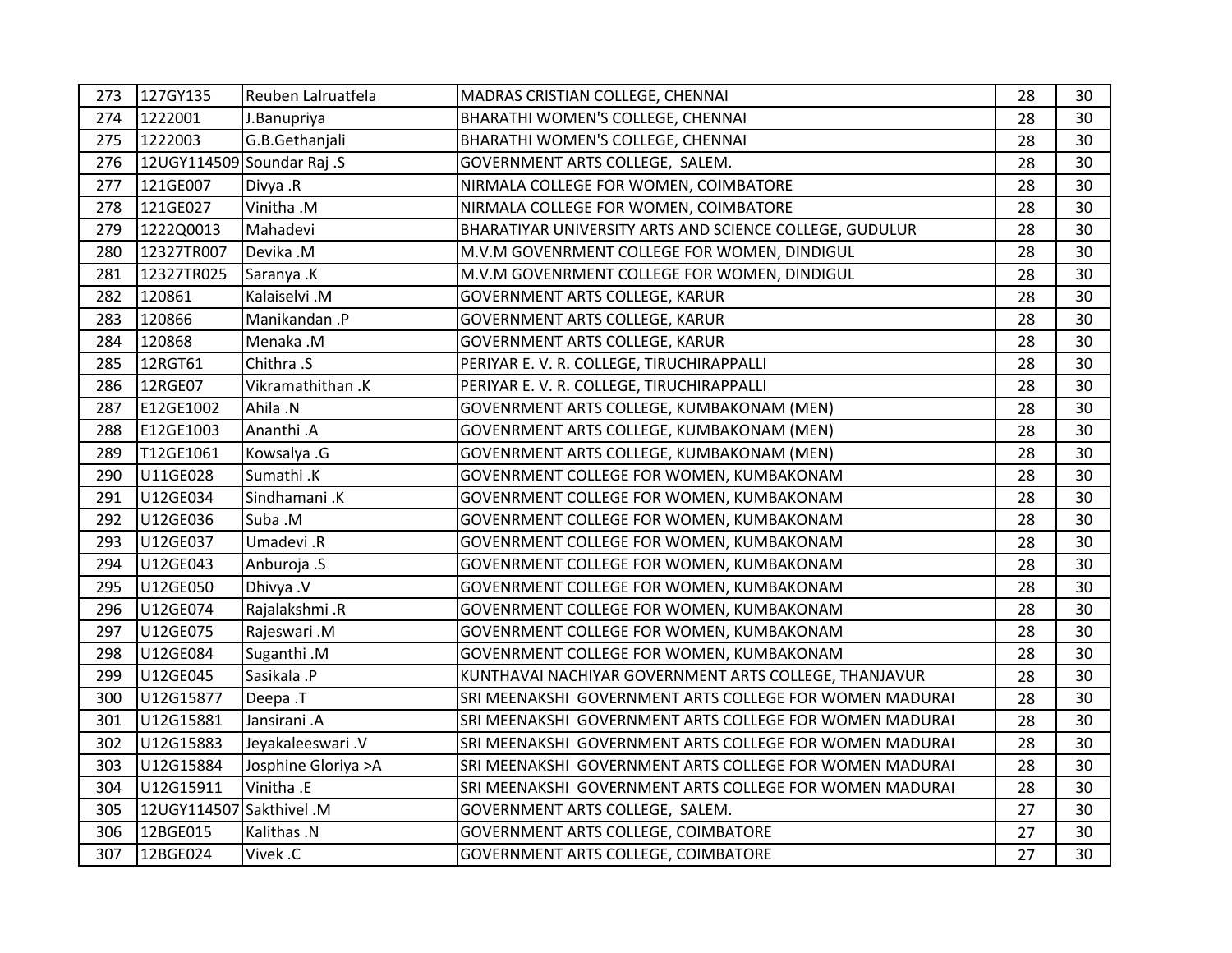| 308 | 12BGE004                 | Kowsalya .R                 | GOVERNMENT ARTS COLLEGE, COIMBATORE                     | 27 | 30 |
|-----|--------------------------|-----------------------------|---------------------------------------------------------|----|----|
| 309 | 1222Q0014                | Nanthini                    | BHARATIYAR UNIVERSITY ARTS AND SCIENCE COLLEGE, GUDULUR | 27 | 30 |
| 310 | 12327TR012               | Muthulakshmi .P             | M.V.M GOVENRMENT COLLEGE FOR WOMEN, DINDIGUL            | 27 | 30 |
| 311 | 12327TR031               | Sumathi .M                  | M.V.M GOVENRMENT COLLEGE FOR WOMEN, DINDIGUL            | 27 | 30 |
| 312 | 12327TR032               | Vijaya Lakshmi .V           | M.V.M GOVENRMENT COLLEGE FOR WOMEN, DINDIGUL            | 27 | 30 |
| 313 | 11327ER006               | Karpakam .P                 | M.V.M GOVENRMENT COLLEGE FOR WOMEN, DINDIGUL            | 27 | 30 |
| 314 | 11327ER012               | Nadhiya .T                  | M.V.M GOVENRMENT COLLEGE FOR WOMEN, DINDIGUL            | 27 | 30 |
| 315 | 120808                   | Mekala .K                   | <b>GOVERNMENT ARTS COLLEGE, KARUR</b>                   | 27 | 30 |
| 316 | 120817                   | Sangeetha .P                | GOVERNMENT ARTS COLLEGE, KARUR                          | 27 | 30 |
| 317 | 120821                   | Saravana Kumar .A           | GOVERNMENT ARTS COLLEGE, KARUR                          | 27 | 30 |
| 318 | 120822                   | Saravanan.N                 | GOVERNMENT ARTS COLLEGE, KARUR                          | 27 | 30 |
| 319 | 120862                   | Kannan.S                    | <b>GOVERNMENT ARTS COLLEGE, KARUR</b>                   | 27 | 30 |
| 320 | 120875                   | Prema .R                    | <b>GOVERNMENT ARTS COLLEGE, KARUR</b>                   | 27 | 30 |
| 321 | 120878                   | Renugadevi .S               | GOVERNMENT ARTS COLLEGE, KARUR                          | 27 | 30 |
| 322 | 12RGT57                  | Mohan Kumar .V              | PERIYAR E. V. R. COLLEGE, TIRUCHIRAPPALLI               | 27 | 30 |
| 323 | E12GE1021                | Prakash .M                  | GOVENRMENT ARTS COLLEGE, KUMBAKONAM (MEN)               | 27 | 30 |
| 324 | U12GE029                 | Sarmila .A                  | GOVENRMENT COLLEGE FOR WOMEN, KUMBAKONAM                | 27 | 30 |
| 325 | U12GE066                 | Nirmala .M                  | GOVENRMENT COLLEGE FOR WOMEN, KUMBAKONAM                | 27 | 30 |
| 326 | U12GE067                 | Ponmalar .S                 | GOVENRMENT COLLEGE FOR WOMEN, KUMBAKONAM                | 27 | 30 |
| 327 | U12GE072                 | Rajakumari .K               | GOVENRMENT COLLEGE FOR WOMEN, KUMBAKONAM                | 27 | 30 |
| 328 | U12GE008                 | Kanaka .S                   | KUNTHAVAI NACHIYAR GOVERNMENT ARTS COLLEGE, THANJAVUR   | 27 | 30 |
| 329 | U12GE043                 | Sangavi .K                  | KUNTHAVAI NACHIYAR GOVERNMENT ARTS COLLEGE, THANJAVUR   | 27 | 30 |
| 330 | U12G15914                | Angalaeswari .V             | SRI MEENAKSHI GOVERNMENT ARTS COLLEGE FOR WOMEN MADURAI | 27 | 30 |
| 331 | U12G15923                | Karthika .R                 | SRI MEENAKSHI GOVERNMENT ARTS COLLEGE FOR WOMEN MADURAI | 27 | 30 |
| 332 | 127GY142                 | Tamsin                      | MADRAS CRISTIAN COLLEGE, CHENNAI                        | 26 | 31 |
| 333 | 1221001                  | V.Bakiyalakshmi             | BHARATHI WOMEN'S COLLEGE, CHENNAI                       | 26 | 31 |
| 334 | 1221003                  | C.Bharathi                  | BHARATHI WOMEN'S COLLEGE, CHENNAI                       | 26 | 31 |
| 335 | 1222006                  | D, Jayalahshmi              | BHARATHI WOMEN'S COLLEGE, CHENNAI                       | 26 | 31 |
| 336 | 1222008                  | S.Monika Jalas              | BHARATHI WOMEN'S COLLEGE, CHENNAI                       | 26 | 31 |
| 337 | 1222022                  | T.Seethalakshmi             | BHARATHI WOMEN'S COLLEGE, CHENNAI                       | 26 | 31 |
| 338 | 12UGY114504 Boopalan .R  |                             | GOVERNMENT ARTS COLLEGE, SALEM.                         | 26 | 31 |
| 339 | 12UGY114511 Amsavalli .D |                             | GOVERNMENT ARTS COLLEGE, SALEM.                         | 26 | 31 |
| 340 |                          | 12UGY114517 Unnamalaichi .A | GOVERNMENT ARTS COLLEGE, SALEM.                         | 26 | 31 |
| 341 | 12BGE114                 | Maheshkumar.M               | GOVERNMENT ARTS COLLEGE, COIMBATORE                     | 26 | 31 |
| 342 | 12BGE002                 | Chithra .N                  | GOVERNMENT ARTS COLLEGE, COIMBATORE                     | 26 | 31 |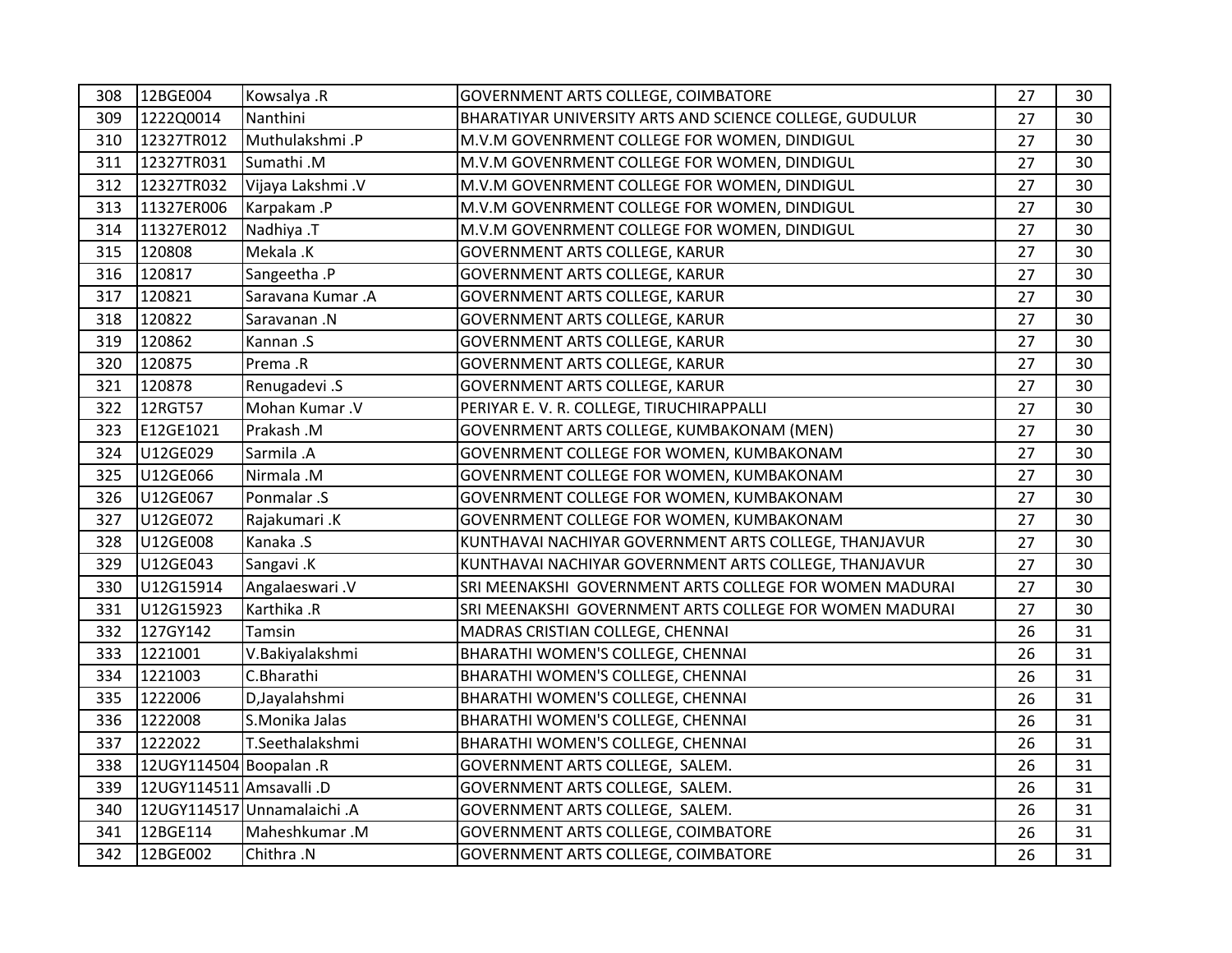| 343 | 11327ER005               | Jeya Sudha .M           | M.V.M GOVENRMENT COLLEGE FOR WOMEN, DINDIGUL            | 26 | 31 |
|-----|--------------------------|-------------------------|---------------------------------------------------------|----|----|
| 344 | 11327ER014               | Pandiammal .V           | M.V.M GOVENRMENT COLLEGE FOR WOMEN, DINDIGUL            | 26 | 31 |
| 345 | 11327ER015               | Parameshwari .R         | M.V.M GOVENRMENT COLLEGE FOR WOMEN, DINDIGUL            | 26 | 31 |
| 346 | 120813                   | Pothumponnu.M           | GOVERNMENT ARTS COLLEGE, KARUR                          | 26 | 31 |
| 347 | 120872                   | Nithya .G               | GOVERNMENT ARTS COLLEGE, KARUR                          | 26 | 31 |
| 348 | 120882                   | Suresh Kumar .R         | <b>GOVERNMENT ARTS COLLEGE, KARUR</b>                   | 26 | 31 |
| 349 | 12RGT52                  | Dinesh Kumar.K          | PERIYAR E. V. R. COLLEGE, TIRUCHIRAPPALLI               | 26 | 31 |
| 350 | 12RGT58                  | Nallendhiran .M         | PERIYAR E. V. R. COLLEGE, TIRUCHIRAPPALLI               | 26 | 31 |
| 351 | 12RGT64                  | Madhubala .N            | PERIYAR E. V. R. COLLEGE, TIRUCHIRAPPALLI               | 26 | 31 |
| 352 | E12GE1031                | Suguna .B               | GOVENRMENT ARTS COLLEGE, KUMBAKONAM (MEN)               | 26 | 31 |
| 353 | U12GE014                 | Esthar .J               | GOVENRMENT COLLEGE FOR WOMEN, KUMBAKONAM                | 26 | 31 |
| 354 | U12GE040                 | Aarthi .R               | GOVENRMENT COLLEGE FOR WOMEN, KUMBAKONAM                | 26 | 31 |
| 355 | U12GE051                 | Gayathri .K             | GOVENRMENT COLLEGE FOR WOMEN, KUMBAKONAM                | 26 | 31 |
| 356 | U12GE068                 | Pritha .K               | GOVENRMENT COLLEGE FOR WOMEN, KUMBAKONAM                | 26 | 31 |
| 357 | U12GE070                 | Priyanga .V             | GOVENRMENT COLLEGE FOR WOMEN, KUMBAKONAM                | 26 | 31 |
| 358 | U12GE079                 | Sangavi .B              | GOVENRMENT COLLEGE FOR WOMEN, KUMBAKONAM                | 26 | 31 |
| 359 | U12GE083                 | Subitha .V              | GOVENRMENT COLLEGE FOR WOMEN, KUMBAKONAM                | 26 | 31 |
| 360 | U12GE002                 | Anitha .S               | KUNTHAVAI NACHIYAR GOVERNMENT ARTS COLLEGE, THANJAVUR   | 26 | 31 |
| 361 | U12GE003                 | Arockiya Redlin Mary .M | KUNTHAVAI NACHIYAR GOVERNMENT ARTS COLLEGE, THANJAVUR   | 26 | 31 |
| 362 | U12GE005                 | Ganga .K                | KUNTHAVAI NACHIYAR GOVERNMENT ARTS COLLEGE, THANJAVUR   | 26 | 31 |
| 363 | U12GE011                 | Nandhini .D.S           | KUNTHAVAI NACHIYAR GOVERNMENT ARTS COLLEGE, THANJAVUR   | 26 | 31 |
| 364 | U12GE021                 | Sumathira .M            | KUNTHAVAI NACHIYAR GOVERNMENT ARTS COLLEGE, THANJAVUR   | 26 | 31 |
| 365 | U12GE036                 | Meena .A                | KUNTHAVAI NACHIYAR GOVERNMENT ARTS COLLEGE, THANJAVUR   | 26 | 31 |
| 366 | U12GE044                 | Sangeetha .S            | KUNTHAVAI NACHIYAR GOVERNMENT ARTS COLLEGE, THANJAVUR   | 26 | 31 |
| 367 | U12G15924                | Logeswari .S            | SRI MEENAKSHI GOVERNMENT ARTS COLLEGE FOR WOMEN MADURAI | 26 | 31 |
| 368 | U12G15928                | Muthalammal .K          | SRI MEENAKSHI GOVERNMENT ARTS COLLEGE FOR WOMEN MADURAI | 26 | 31 |
| 369 | U12G15943                | Sharmila Banu .A        | SRI MEENAKSHI GOVERNMENT ARTS COLLEGE FOR WOMEN MADURAI | 26 | 31 |
| 370 | U12G15944                | Sharmila Veni .S        | SRI MEENAKSHI GOVERNMENT ARTS COLLEGE FOR WOMEN MADURAI | 26 | 31 |
| 371 | 1221024                  | R.Prameeladevi          | BHARATHI WOMEN'S COLLEGE, CHENNAI                       | 25 | 32 |
| 372 | 1222015                  | N.Ranjitha              | BHARATHI WOMEN'S COLLEGE, CHENNAI                       | 25 | 32 |
| 373 | 20123812                 | K.Lokesh                | PRESIDENCY COLLEGE, CHENNAI                             | 25 | 32 |
| 374 | 20123821                 | S.Udhayakumar           | PRESIDENCY COLLEGE, CHENNAI                             | 25 | 32 |
| 375 | 12UGY114502 Aristotle .K |                         | GOVERNMENT ARTS COLLEGE, SALEM.                         | 25 | 32 |
| 376 | 12UGY114512 Kalyani .B   |                         | GOVERNMENT ARTS COLLEGE, SALEM.                         | 25 | 32 |
| 377 | 12BGE020                 | Siva .M                 | GOVERNMENT ARTS COLLEGE, COIMBATORE                     | 25 | 32 |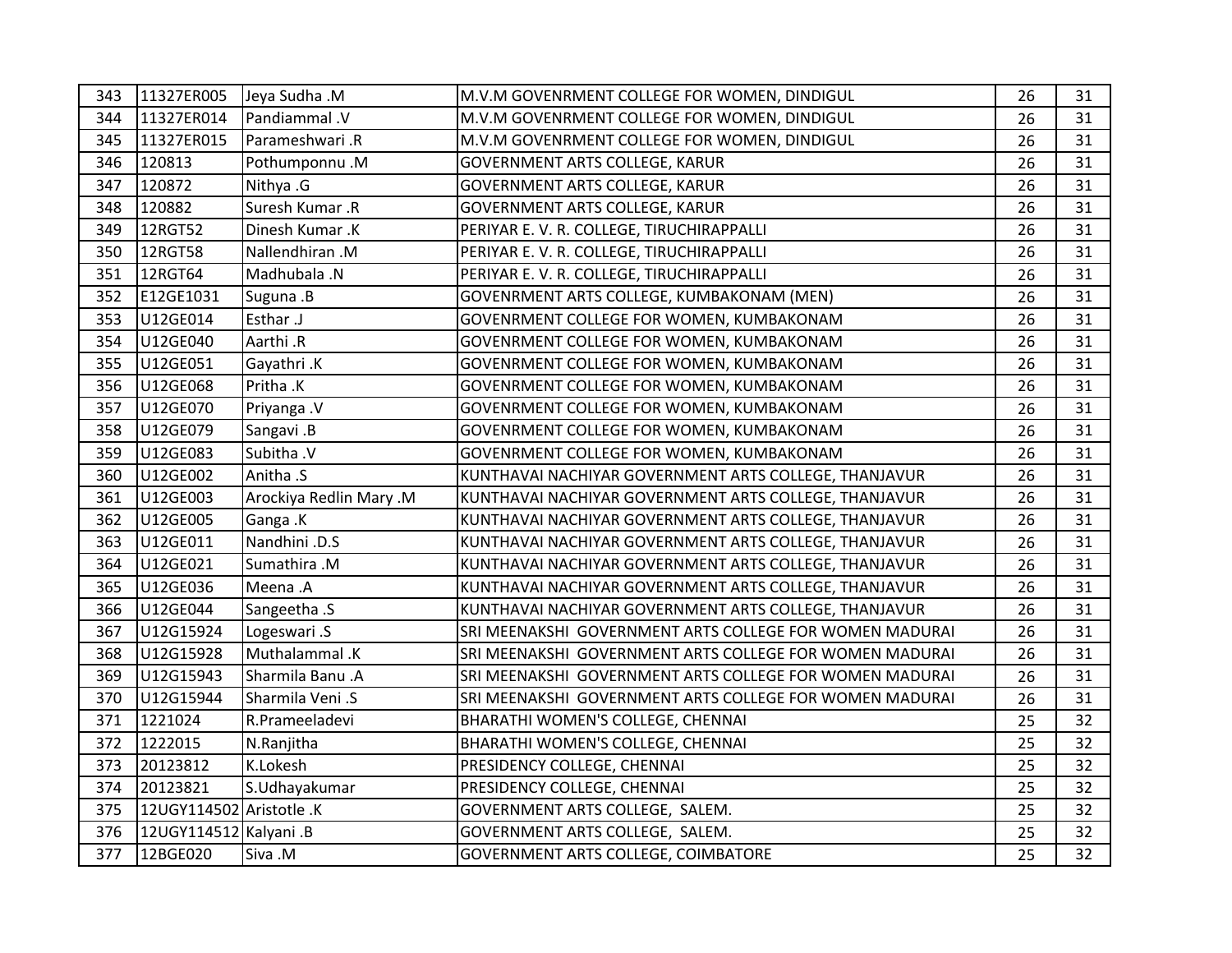| 378 | 1222Q0017            | Ramya                | BHARATIYAR UNIVERSITY ARTS AND SCIENCE COLLEGE, GUDULUR | 25 | 32 |
|-----|----------------------|----------------------|---------------------------------------------------------|----|----|
| 379 | 12327TR011           | Manjuladevi .S       | M.V.M GOVENRMENT COLLEGE FOR WOMEN, DINDIGUL            | 25 | 32 |
| 380 | 12327TR015           | Nandhini .S          | M.V.M GOVENRMENT COLLEGE FOR WOMEN, DINDIGUL            | 25 | 32 |
| 381 | 120809               | Mythily. R           | <b>GOVERNMENT ARTS COLLEGE, KARUR</b>                   | 25 | 32 |
| 382 | 120814               | Prabu .S             | GOVERNMENT ARTS COLLEGE, KARUR                          | 25 | 32 |
| 383 | 120820               | Saranya .A           | GOVERNMENT ARTS COLLEGE, KARUR                          | 25 | 32 |
| 384 | 120825               | Suresh .R            | <b>GOVERNMENT ARTS COLLEGE, KARUR</b>                   | 25 | 32 |
| 385 | 120829               | Vetrivel .A          | <b>GOVERNMENT ARTS COLLEGE, KARUR</b>                   | 25 | 32 |
| 386 | 120863               | Kavin .R             | GOVERNMENT ARTS COLLEGE, KARUR                          | 25 | 32 |
| 387 | 12RGT59              | Saravanan .A         | PERIYAR E. V. R. COLLEGE, TIRUCHIRAPPALLI               | 25 | 32 |
| 388 | E12GE1022            | Ragavendan.A         | GOVENRMENT ARTS COLLEGE, KUMBAKONAM (MEN)               | 25 | 32 |
| 389 | E12GE1032            | Surendran .S         | GOVENRMENT ARTS COLLEGE, KUMBAKONAM (MEN)               | 25 | 32 |
| 390 | U12GE003             | Anitha .R            | GOVENRMENT COLLEGE FOR WOMEN, KUMBAKONAM                | 25 | 32 |
| 391 | U12GE016             | Jasmine .T           | GOVENRMENT COLLEGE FOR WOMEN, KUMBAKONAM                | 25 | 32 |
| 392 | U12GE059             | <b>Mariyammal</b> .V | GOVENRMENT COLLEGE FOR WOMEN, KUMBAKONAM                | 25 | 32 |
| 393 | U12GE064             | Muruganadhi.A        | GOVENRMENT COLLEGE FOR WOMEN, KUMBAKONAM                | 25 | 32 |
| 394 | U12GE012             | Naveena .S           | KUNTHAVAI NACHIYAR GOVERNMENT ARTS COLLEGE, THANJAVUR   | 25 | 32 |
| 395 | U12GE013             | Nithya .R            | KUNTHAVAI NACHIYAR GOVERNMENT ARTS COLLEGE, THANJAVUR   | 25 | 32 |
| 396 | U12GE039             | Pavithra .M          | KUNTHAVAI NACHIYAR GOVERNMENT ARTS COLLEGE, THANJAVUR   | 25 | 32 |
| 397 | U12GE048             | Thamizhini .P        | KUNTHAVAI NACHIYAR GOVERNMENT ARTS COLLEGE, THANJAVUR   | 25 | 32 |
| 398 | 12UGE1003            | Loganathan.V         | ARIGNAR ANNA GOVERNMENT ARTS COLLEGE, NAMAKKAL          | 25 | 32 |
| 399 | U12G15922            | Karthigai Lakshmi .K | SRI MEENAKSHI GOVERNMENT ARTS COLLEGE FOR WOMEN MADURAI | 25 | 32 |
| 400 | U12G15937            | Rakku .A             | SRI MEENAKSHI GOVERNMENT ARTS COLLEGE FOR WOMEN MADURAI | 25 | 32 |
| 401 | U12G15946            | Sudha .M             | SRI MEENAKSHI GOVERNMENT ARTS COLLEGE FOR WOMEN MADURAI | 25 | 32 |
| 402 | 1221005              | D.Gomathi            | BHARATHI WOMEN'S COLLEGE, CHENNAI                       | 24 | 33 |
| 403 | 1222012              | M.Priyanka           | BHARATHI WOMEN'S COLLEGE, CHENNAI                       | 24 | 33 |
| 404 | 12UGY114513 Meena .C |                      | GOVERNMENT ARTS COLLEGE, SALEM.                         | 24 | 33 |
| 405 | 12BGE019             | Saravanan.M          | GOVERNMENT ARTS COLLEGE, COIMBATORE                     | 24 | 33 |
| 406 | 12BGE117             | Nandhakumar.D        | GOVERNMENT ARTS COLLEGE, COIMBATORE                     | 24 | 33 |
| 407 | 12327TR006           | Chandramathi .R      | M.V.M GOVENRMENT COLLEGE FOR WOMEN, DINDIGUL            | 24 | 33 |
| 408 | 12327TR026           | Savithri .K          | M.V.M GOVENRMENT COLLEGE FOR WOMEN, DINDIGUL            | 24 | 33 |
| 409 | 120811               | Nandhini .S          | GOVERNMENT ARTS COLLEGE, KARUR                          | 24 | 33 |
| 410 | 120823               | Sekar .G             | <b>GOVERNMENT ARTS COLLEGE, KARUR</b>                   | 24 | 33 |
| 411 | 120826               | Suresh .S            | <b>GOVERNMENT ARTS COLLEGE, KARUR</b>                   | 24 | 33 |
| 412 | 12RGT66              | Ponnazhagu .S        | PERIYAR E. V. R. COLLEGE, TIRUCHIRAPPALLI               | 24 | 33 |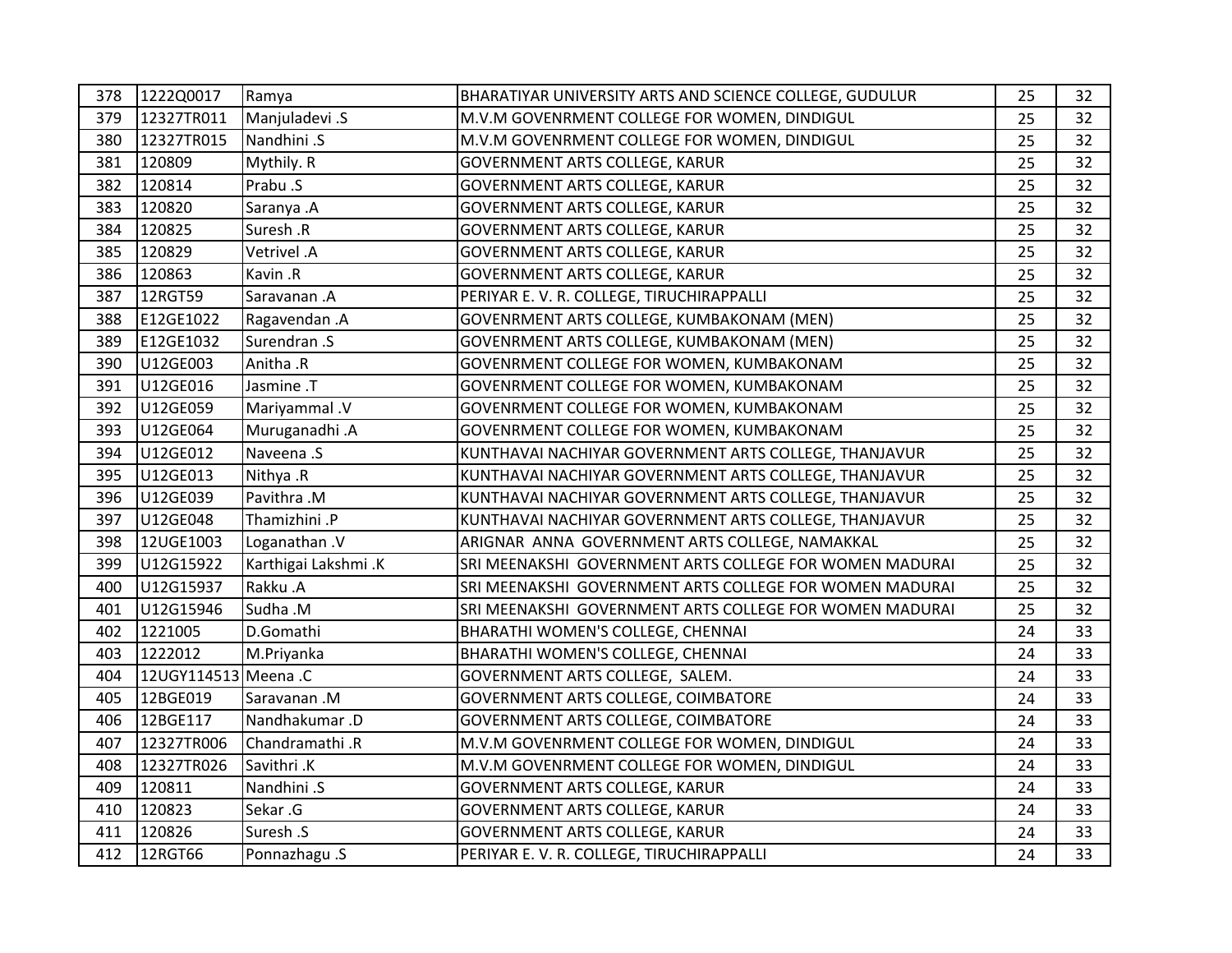| 413 | E12GE1033            | Vinitha .G        | GOVENRMENT ARTS COLLEGE, KUMBAKONAM (MEN)               | 24 | 33 |
|-----|----------------------|-------------------|---------------------------------------------------------|----|----|
| 414 | T12GE1062            | Muruganantham .R  | GOVENRMENT ARTS COLLEGE, KUMBAKONAM (MEN)               | 24 | 33 |
| 415 | T12GE1071            | Ruby Florance .G  | GOVENRMENT ARTS COLLEGE, KUMBAKONAM (MEN)               | 24 | 33 |
| 416 | U12GE005             | Anuja .M          | GOVENRMENT COLLEGE FOR WOMEN, KUMBAKONAM                | 24 | 33 |
| 417 | U12GE052             | Gowthami.R        | GOVENRMENT COLLEGE FOR WOMEN, KUMBAKONAM                | 24 | 33 |
| 418 | U12GE058             | Manimegalai .S    | GOVENRMENT COLLEGE FOR WOMEN, KUMBAKONAM                | 24 | 33 |
| 419 | U12GE065             | Muthulakshmi.D    | GOVENRMENT COLLEGE FOR WOMEN, KUMBAKONAM                | 24 | 33 |
| 420 | U12GE077             | Ranjitha .R       | GOVENRMENT COLLEGE FOR WOMEN, KUMBAKONAM                | 24 | 33 |
| 421 | U12GE081             | Sathya .R         | GOVENRMENT COLLEGE FOR WOMEN, KUMBAKONAM                | 24 | 33 |
| 422 | U12GE085             | Suganya .T        | GOVENRMENT COLLEGE FOR WOMEN, KUMBAKONAM                | 24 | 33 |
| 423 | U12GE009             | Kasthuri .N       | KUNTHAVAI NACHIYAR GOVERNMENT ARTS COLLEGE, THANJAVUR   | 24 | 33 |
| 424 | U12GE020             | Suganya .M        | KUNTHAVAI NACHIYAR GOVERNMENT ARTS COLLEGE, THANJAVUR   | 24 | 33 |
| 425 | U12GE034             | Karthika .S       | KUNTHAVAI NACHIYAR GOVERNMENT ARTS COLLEGE, THANJAVUR   | 24 | 33 |
| 426 | U12GE035             | Mala .R           | KUNTHAVAI NACHIYAR GOVERNMENT ARTS COLLEGE, THANJAVUR   | 24 | 33 |
| 427 | U12GE042             | Priya .A          | KUNTHAVAI NACHIYAR GOVERNMENT ARTS COLLEGE, THANJAVUR   | 24 | 33 |
| 428 | U12GE046             | Sathiya Priya .M  | KUNTHAVAI NACHIYAR GOVERNMENT ARTS COLLEGE, THANJAVUR   | 24 | 33 |
| 429 | U12G15929            | Muthulakshmi.A    | SRI MEENAKSHI GOVERNMENT ARTS COLLEGE FOR WOMEN MADURAI | 24 | 33 |
| 430 | U12G15930            | Nanthini .M       | SRI MEENAKSHI GOVERNMENT ARTS COLLEGE FOR WOMEN MADURAI | 24 | 33 |
| 431 | U12G15941            | Santhiyapriya .M  | SRI MEENAKSHI GOVERNMENT ARTS COLLEGE FOR WOMEN MADURAI | 24 | 33 |
| 432 | 1221028              | V.Sandhiya        | BHARATHI WOMEN'S COLLEGE, CHENNAI                       | 23 | 34 |
| 433 | 1222023              | R.Santhi          | BHARATHI WOMEN'S COLLEGE, CHENNAI                       | 23 | 34 |
| 434 | 12UGY114516 Sudha .P |                   | GOVERNMENT ARTS COLLEGE, SALEM.                         | 23 | 34 |
| 435 | 12BGE110             | Kaja Hussain .M   | GOVERNMENT ARTS COLLEGE, COIMBATORE                     | 23 | 34 |
| 436 | 120880               | Senthikumar.M     | <b>GOVERNMENT ARTS COLLEGE, KARUR</b>                   | 23 | 34 |
| 437 | 12RGT54              | Kalaiarasan .I    | PERIYAR E. V. R. COLLEGE, TIRUCHIRAPPALLI               | 23 | 34 |
| 438 | T12GE1045            | Anitha .N         | GOVENRMENT ARTS COLLEGE, KUMBAKONAM (MEN)               | 23 | 34 |
| 439 | U12GE020             | Monisha .P        | GOVENRMENT COLLEGE FOR WOMEN, KUMBAKONAM                | 23 | 34 |
| 440 | U12GE078             | Revathi .K        | GOVENRMENT COLLEGE FOR WOMEN, KUMBAKONAM                | 23 | 34 |
| 441 | U12GE080             | Saranya .K        | GOVENRMENT COLLEGE FOR WOMEN, KUMBAKONAM                | 23 | 34 |
| 442 | U12GE023             | Suruthi .M        | KUNTHAVAI NACHIYAR GOVERNMENT ARTS COLLEGE, THANJAVUR   | 23 | 34 |
| 443 | U12GE028             | Ezhilarasi .A     | KUNTHAVAI NACHIYAR GOVERNMENT ARTS COLLEGE, THANJAVUR   | 23 | 34 |
| 444 | U12GE050             | Umamaheswari .M   | KUNTHAVAI NACHIYAR GOVERNMENT ARTS COLLEGE, THANJAVUR   | 23 | 34 |
| 445 | 12UGE1012            | Thangadurai. V    | ARIGNAR ANNA GOVERNMENT ARTS COLLEGE, NAMAKKAL          | 23 | 34 |
| 446 | 20123823             | <b>B.Suganya</b>  | PRESIDENCY COLLEGE, CHENNAI                             | 22 | 35 |
| 447 | 12327TR004           | Arockia Soorya .S | M.V.M GOVENRMENT COLLEGE FOR WOMEN, DINDIGUL            | 22 | 35 |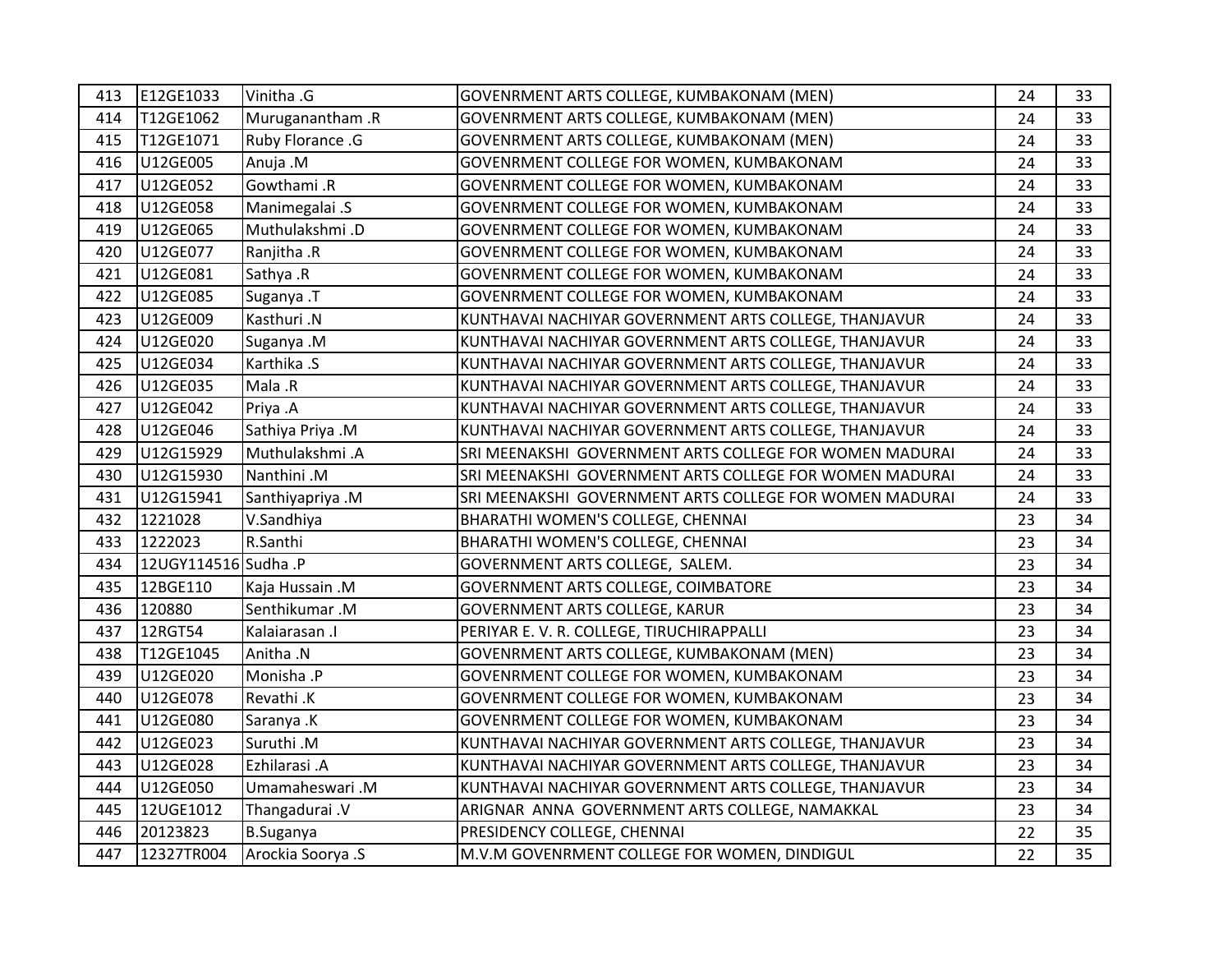| 448 | 11327ER016 | Priya .R            | M.V.M GOVENRMENT COLLEGE FOR WOMEN, DINDIGUL            | 22 | 35              |
|-----|------------|---------------------|---------------------------------------------------------|----|-----------------|
| 449 | 120807     | Mahalakshmi .P      | GOVERNMENT ARTS COLLEGE, KARUR                          | 22 | 35 <sub>2</sub> |
| 450 | 120818     | Sanmuga Sundhari .R | GOVERNMENT ARTS COLLEGE, KARUR                          | 22 | 35              |
| 451 | E12GE1027  | Sowmiya .B          | GOVENRMENT ARTS COLLEGE, KUMBAKONAM (MEN)               | 22 | 35              |
| 452 | T12GE1041  | Akila .J            | GOVENRMENT ARTS COLLEGE, KUMBAKONAM (MEN)               | 22 | 35              |
| 453 | T12GE1069  | Rajkumar.P          | GOVENRMENT ARTS COLLEGE, KUMBAKONAM (MEN)               | 22 | 35              |
| 454 | T12GE1072  | Silambarasan .K     | GOVENRMENT ARTS COLLEGE, KUMBAKONAM (MEN)               | 22 | 35              |
| 455 | U12GE032   | Selvarani .G        | GOVENRMENT COLLEGE FOR WOMEN, KUMBAKONAM                | 22 | 35              |
| 456 | U12GE076   | Ramya .R            | GOVENRMENT COLLEGE FOR WOMEN, KUMBAKONAM                | 22 | 35              |
| 457 | 12UGE1005  | Murali .S           | ARIGNAR ANNA GOVERNMENT ARTS COLLEGE, NAMAKKAL          | 22 | 35              |
| 458 | 12UGE1009  | Sathiyarai .R       | ARIGNAR ANNA GOVERNMENT ARTS COLLEGE, NAMAKKAL          | 22 | 35              |
| 459 | U12G15921  | Karpagavalli .P     | SRI MEENAKSHI GOVERNMENT ARTS COLLEGE FOR WOMEN MADURAI | 22 | 35              |
| 460 | 1221036    | S.Yamuna            | BHARATHI WOMEN'S COLLEGE, CHENNAI                       | 21 | 36              |
| 461 | 1222007    | R.K.Lavanya         | BHARATHI WOMEN'S COLLEGE, CHENNAI                       | 21 | 36              |
| 462 | 12327TR003 | Anjala Devi .B      | M.V.M GOVENRMENT COLLEGE FOR WOMEN, DINDIGUL            | 21 | 36              |
| 463 | 12327TR018 | Nivetha .E          | M.V.M GOVENRMENT COLLEGE FOR WOMEN, DINDIGUL            | 21 | 36              |
| 464 | 120864     | Kavitha .K          | GOVERNMENT ARTS COLLEGE, KARUR                          | 21 | 36              |
| 465 | 120871     | Nanthini Devi .K    | <b>GOVERNMENT ARTS COLLEGE, KARUR</b>                   | 21 | 36              |
| 466 | 120876     | Rajeshkumar.V       | GOVERNMENT ARTS COLLEGE, KARUR                          | 21 | 36              |
| 467 | E12GE1020  | Parameshwari.D      | GOVENRMENT ARTS COLLEGE, KUMBAKONAM (MEN)               | 21 | 36              |
| 468 | T12GE1052  | Divya .M            | GOVENRMENT ARTS COLLEGE, KUMBAKONAM (MEN)               | 21 | 36              |
| 469 | U12GE025   | Priya .S            | GOVENRMENT COLLEGE FOR WOMEN, KUMBAKONAM                | 21 | 36              |
| 470 | U12GE027   | Deepa .K            | KUNTHAVAI NACHIYAR GOVERNMENT ARTS COLLEGE, THANJAVUR   | 21 | 36              |
| 471 | 1221010    | S.Jayanthi          | BHARATHI WOMEN'S COLLEGE, CHENNAI                       | 20 | 37              |
| 472 | 1221022    | M.Nirmala           | BHARATHI WOMEN'S COLLEGE, CHENNAI                       | 20 | 37              |
| 473 | U12GE022   | Sundari .R          | KUNTHAVAI NACHIYAR GOVERNMENT ARTS COLLEGE, THANJAVUR   | 20 | 37              |
| 474 | 120881     | Stepi Girija .G     | <b>GOVERNMENT ARTS COLLEGE, KARUR</b>                   | 19 | 38              |
| 475 | 12RGT67    | Suba .S             | PERIYAR E. V. R. COLLEGE, TIRUCHIRAPPALLI               | 19 | 38              |
| 476 | 12RGE04    | Karthick .M         | PERIYAR E. V. R. COLLEGE, TIRUCHIRAPPALLI               | 19 | 38              |
| 477 | T12GE1058  | Jayaratha .B        | GOVENRMENT ARTS COLLEGE, KUMBAKONAM (MEN)               | 19 | 38              |
| 478 | T12GE1064  | Palanivel .T        | GOVENRMENT ARTS COLLEGE, KUMBAKONAM (MEN)               | 19 | 38              |
| 479 | U12GE010   | Murugaveni .V       | KUNTHAVAI NACHIYAR GOVERNMENT ARTS COLLEGE, THANJAVUR   | 19 | 38              |
| 480 | 12UGE1011  | Suresh .E           | ARIGNAR ANNA GOVERNMENT ARTS COLLEGE, NAMAKKAL          | 19 | 38              |
| 481 | E12GE1007  | Durgadevi .T        | GOVENRMENT ARTS COLLEGE, KUMBAKONAM (MEN)               | 18 | 39              |
| 482 | E12GE1009  | Isaivani.N          | GOVENRMENT ARTS COLLEGE, KUMBAKONAM (MEN)               | 18 | 39              |